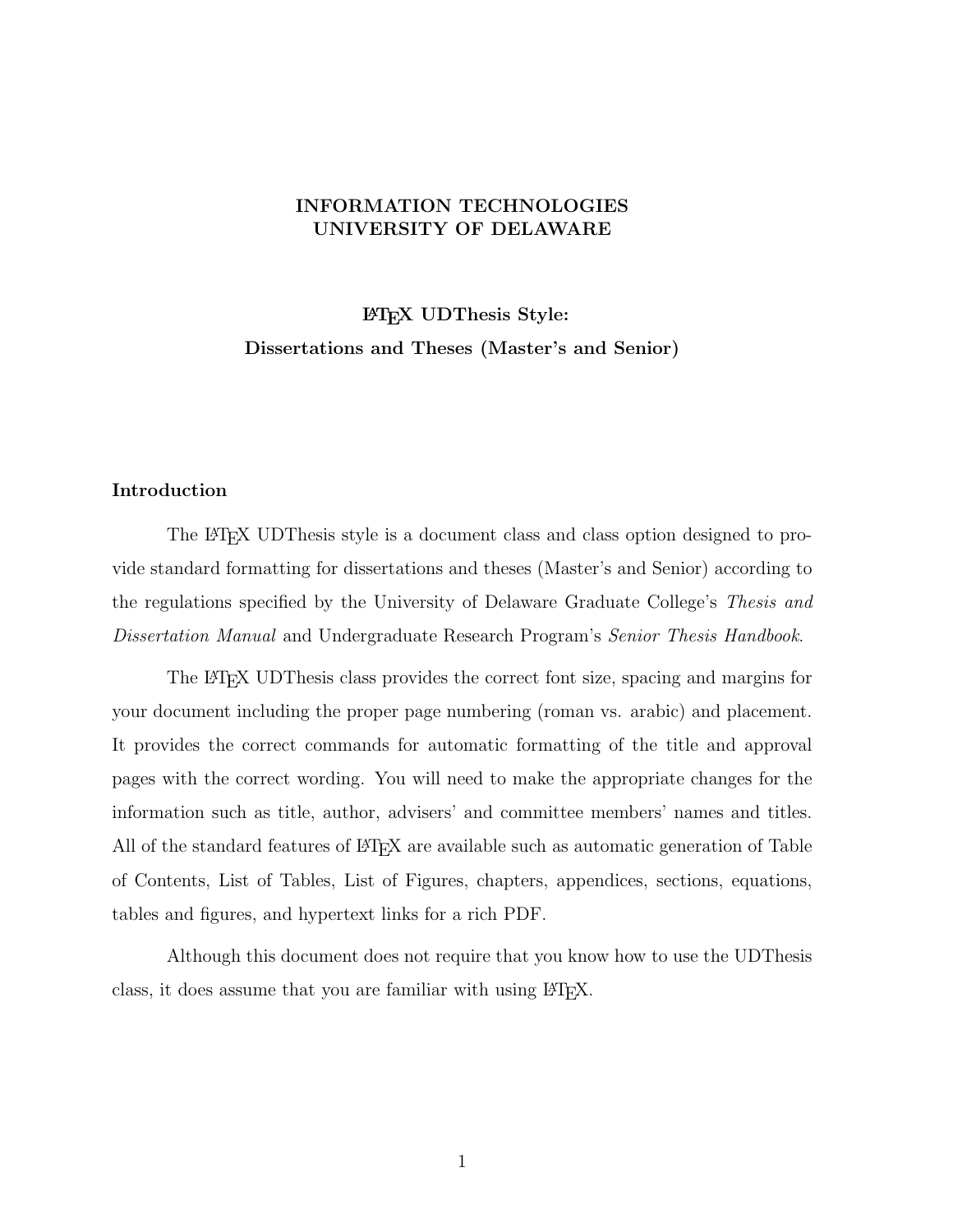# <span id="page-1-0"></span>Additional resources

- Thesis and Dissertation Manual, Step-by-Step Graduation Guide—available for downloading from the [Graduate College Web site.](https://www.udel.edu/academics/colleges/grad/current-students/academic-support/steps-to-graduation/)
- Senior Thesis Handbook, Overview of Program—available for downloading from the [Undergraduate Research Program Web site.](https://www.urp.udel.edu/urp/senior-thesis/)
- For graduate students, email questions about formatting to the [Graduate College.](mailto:gradoffice@udel.edu)
- For undergraduate students, email questions about formatting to the [Undergradu](mailto:undergradresearch@udel.edu)[ate Research Program.](mailto:undergradresearch@udel.edu)
- If you have specific problems defined by the Graduate College or Undergraduate Research Program related to these styles, submit a [help request,](https://services.udel.edu/TDClient/32/Portal/Requests/ServiceDet?ID=157) send [email](mailto:askit@udel.edu) or call the Information Technologies Support Center at 302–831–6000.

 c 1997-2022 University of Delaware. Permission to copy without fee all or part of this material is granted provided that the copies are not made or distributed for direct commercial advantage and that the material duplicated is attributed to Information Technologies User Services, University of Delaware. To copy otherwise or to republish requires specific permission and/or a fee.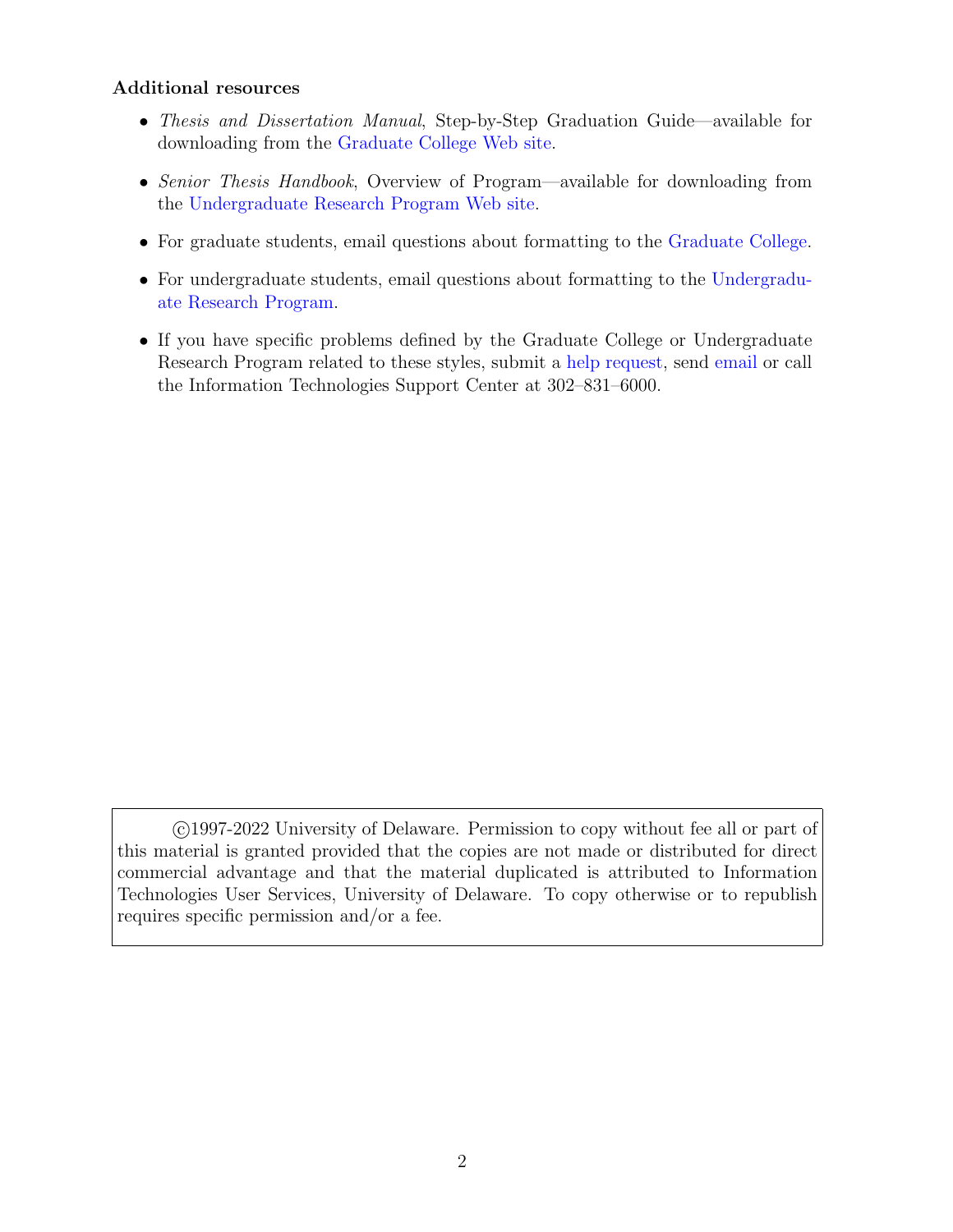# TABLE OF CONTENTS

|                |     |                                                                                             | $\mathbf{1}$   |
|----------------|-----|---------------------------------------------------------------------------------------------|----------------|
|                |     |                                                                                             | $\overline{2}$ |
| $\mathbf{1}$   |     |                                                                                             | $\overline{5}$ |
| $\overline{2}$ |     |                                                                                             | $\overline{5}$ |
| 3              |     |                                                                                             | $\overline{7}$ |
| $\overline{4}$ |     | Title and Approval pages (front matter)                                                     | $\overline{7}$ |
|                |     |                                                                                             | 8              |
|                |     |                                                                                             | 9              |
|                |     |                                                                                             | 9              |
|                |     |                                                                                             | 10             |
| 5              |     | Sectioning commands $\ldots \ldots \ldots \ldots \ldots \ldots \ldots \ldots \ldots \ldots$ | 11             |
| 6              |     |                                                                                             | 11             |
|                | 6.1 | Unnumbered sectioning commands                                                              | 11             |
|                | 6.2 |                                                                                             | 13             |
|                | 6.3 |                                                                                             | 13             |
| $\overline{7}$ |     | Line breaking or special characters in commands                                             | 13             |
|                | 7.1 |                                                                                             | 14             |
|                | 7.2 |                                                                                             | 14             |
|                | 7.3 |                                                                                             | 16             |
| 8              |     |                                                                                             | 17             |
|                | 8.1 | Landscape table or figure                                                                   | 18             |
|                | 8.2 |                                                                                             | 21             |
| 9              |     |                                                                                             | 22             |
|                | 9.1 |                                                                                             | 23             |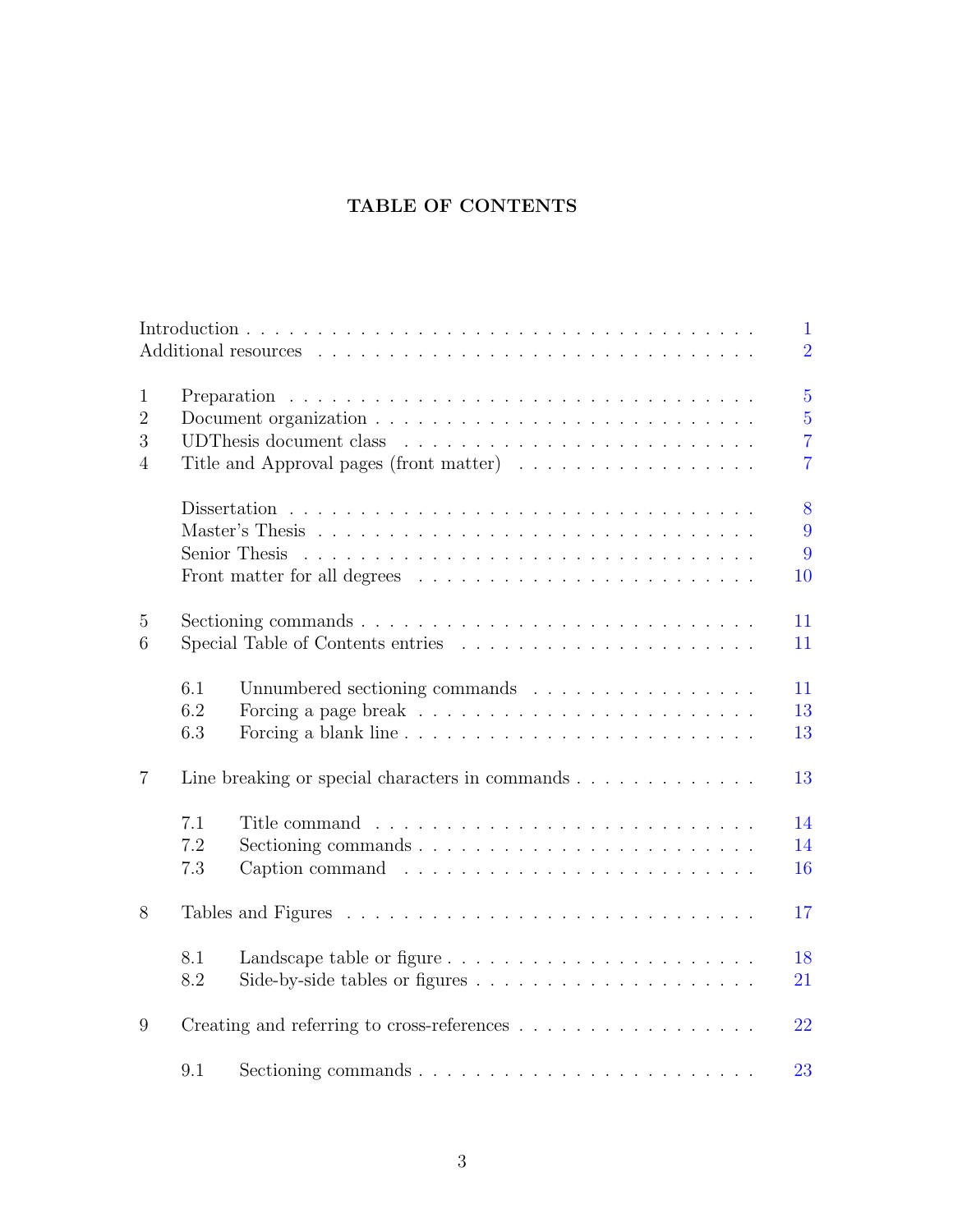|    | 9.2  |                                                                    | 23<br>25 |
|----|------|--------------------------------------------------------------------|----------|
|    | 9.3  |                                                                    |          |
| 10 |      |                                                                    | 27       |
|    | 10.1 |                                                                    | 27       |
|    | 10.2 | Creating your own list of sources                                  | 29       |
| 11 |      | Additional environments and commands                               | 30       |
|    | 11.1 |                                                                    | 30       |
|    | 11.2 | Caption for multipage tables and figures $\dots \dots \dots \dots$ | 31       |
|    | 11.3 |                                                                    | 33       |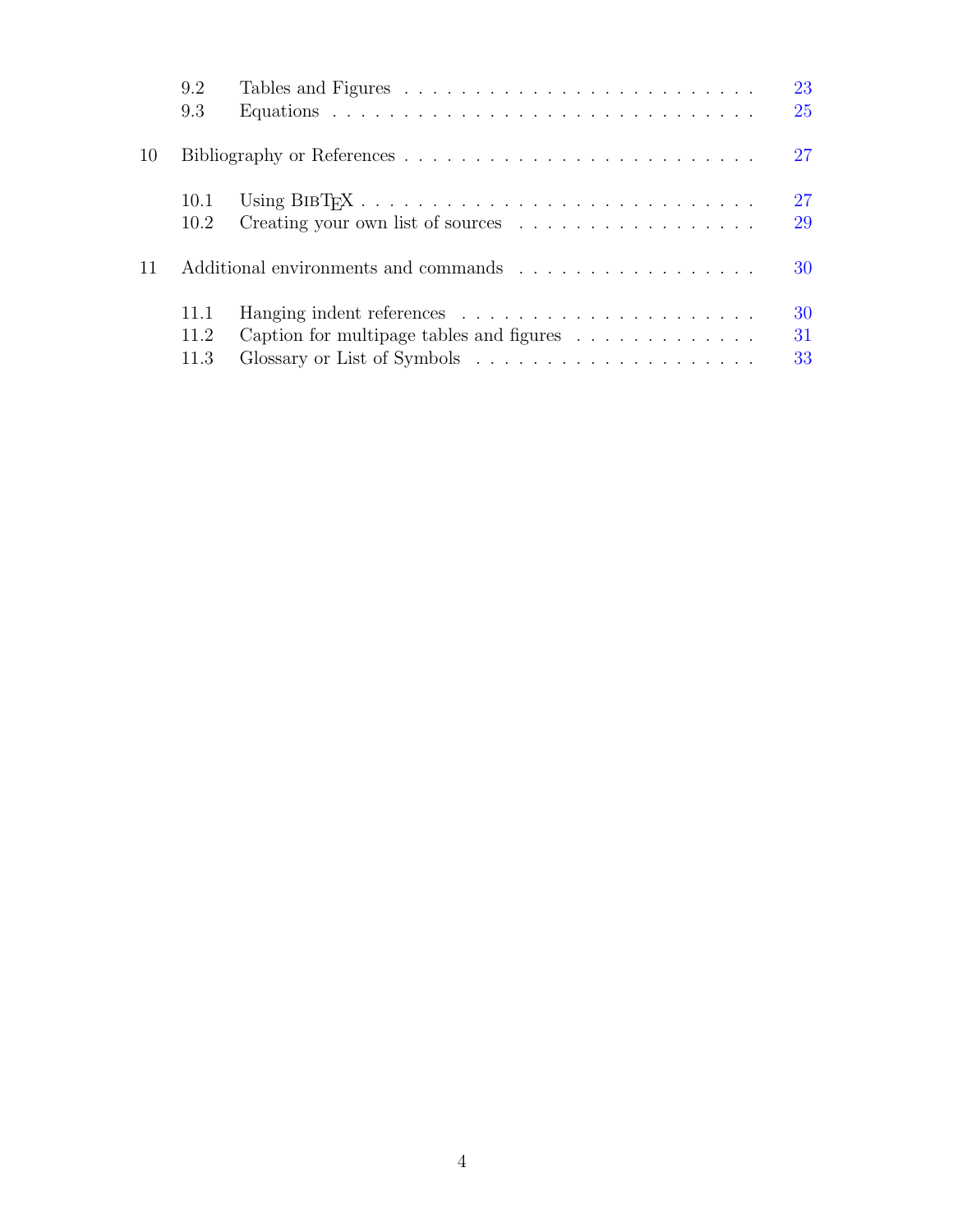### <span id="page-4-0"></span>1 Preparation

Obtain a copy of the LATEX UDThesis class and base files appropriate for your degree from the <http://www.udel.edu/udthesis> Web site.

Note: Make sure you follow the download instructions properly so that all the files you need to get started will be in the udthesis-base-files folder or directory. You should also use this same folder or directory for all the other files you create for your document so  $\beta$ F<sub>F</sub>X will be able to find them. You may want a copy of the udthesis-base-files folder or directory before you start making changes so you have an original to reference.

#### <span id="page-4-1"></span>2 Document organization

Your document organization is critical for generating the correct page and section numbers for the front matter, body of your document, and back matter.

### The preliminary (front matter) material of your document:

- Title and Approval Pages
- Preface or Acknowledgments
- Table of Contents
- List of Tables
- List of Figures
- Abstract If you have any other sections, such as "Nomenclature" or "Dedication," you can include them here.

### The body of your document:

• Chapters

### The back matter of your document:

- References or Bibliography
- Appendices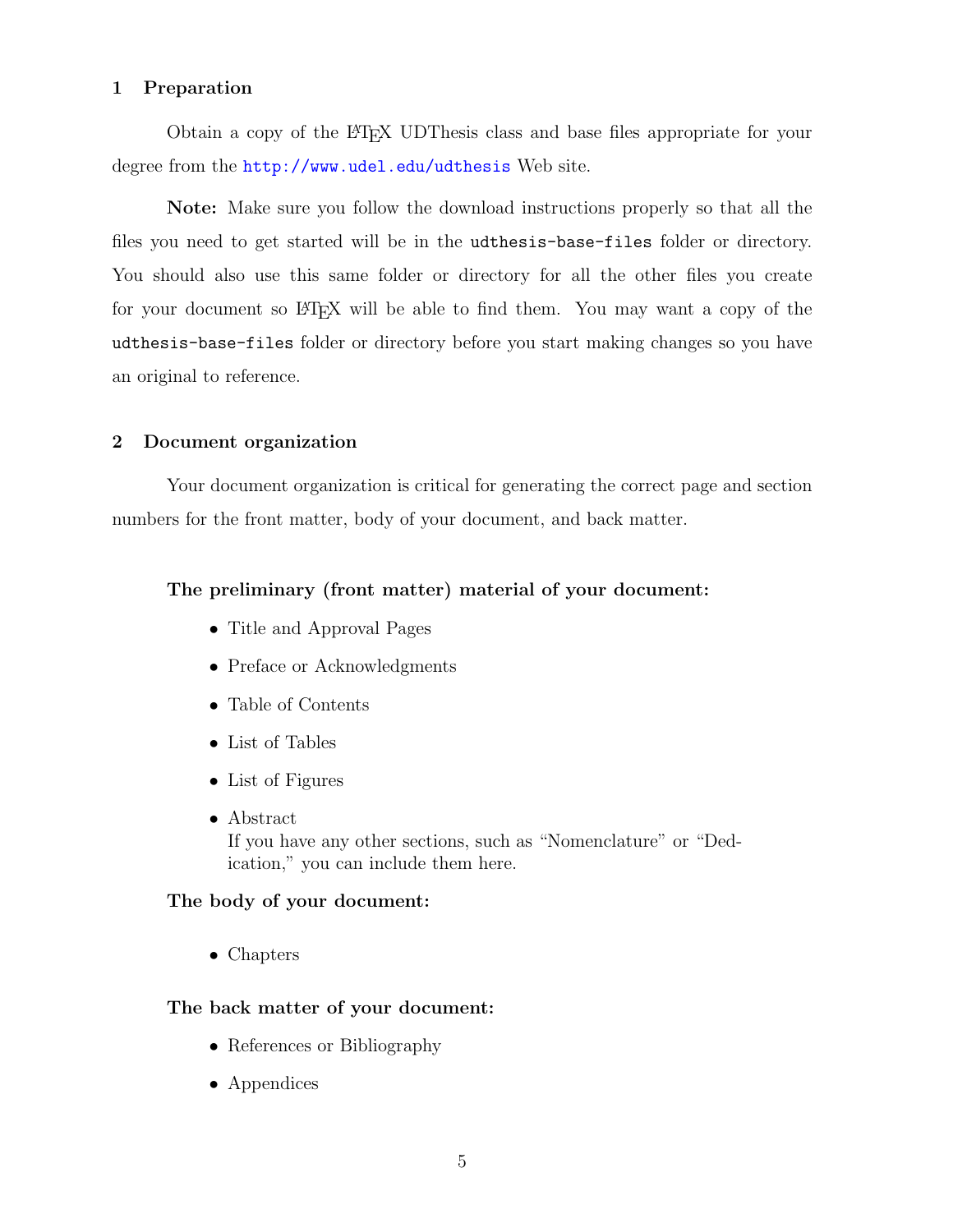It is generally most convenient to put all front matter in one file and each chapter, reference or bibliography, and appendix into separate files as well as create a main document to include these files. All files must each have an extension of .tex. Each file should be included in the order defined above using \include followed by the filename enclosed in {} in the main document file. When you include the files in the main document file, use only the filename without the .tex extension. Remember: \include is used in the main document to retain the correct section and page numbering so that you may format one or several included files using the \includeonly command in your preamble.

The first line of your main document file must be

#### \documentclass {udthesis}

for a graduate degree (thesis or dissertation) or

#### \documentclass [seniorthesis] {udthesis}

for an undergraduate degree (Honors Senior Thesis with Distinction or Senior Thesis with Distinction).

A typical main document file would look like this:

\documentclass {udthesis} \begin {document} \include{filename for front matter}  $\in$   $\{filename\}$  filename for first chapter $\}$  $\in$  include  $\{filename\ for\ second\ chapter\}$ ... \include{filename for references} ... \include{filename for first appendix}  $\in$ linclude{filename for second appendix} \end {document}

Note: Make sure you download the correct base files for your degree from the <http://www.udel.edu/udthesis> Web site. A main document file is provided specifically for your degree. You will need to change the filenames in the \include commands if you want to use different names. Do not use old files as they may not work with this version of the UDThesis document class.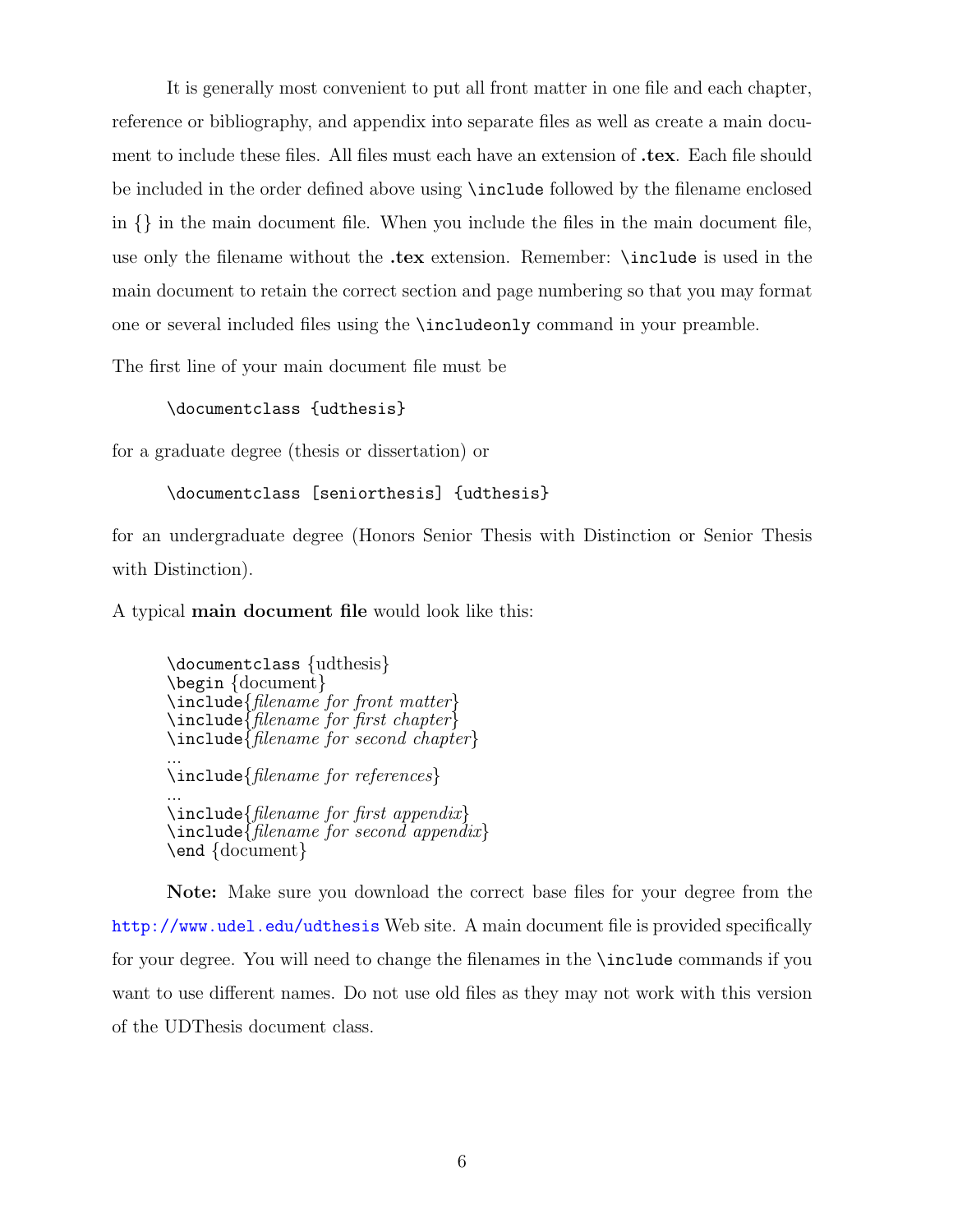### <span id="page-6-0"></span>3 UDThesis document class

The LATEX UDThesis style is based on the standard report style document class with the following modifications and additions.

- The default font size is 12-point, and any font size specified as an option for UDThesis will be ignored.
- The titlepage option is not supported.
- The seniorthesis option is provided for Honors Senior Thesis with Distinction or Senior Thesis with Distinction documents.
- The hyperref package is automatically loaded to provide PDF hyperlinks for the Table of Contents, List of Tables, List of Figures, all cross-referencing for figures, tables, equations and citations for references. It will use the information provided for the \title and \author in the title and approval pages as the properties defined for the PDF document. Special care must be taken for all sectioning commands when using the hyperref package to generate a proper table of contents entry as well as correct PDF bookmarks. See the "Line breaking or special characters in commands" section on page [13](#page-12-2) for details.
- Standard LAT<sub>EX</sub> list environments have been modified to provide single-spaced items, but double-spaced between items. The environments are itemize,enumerate, quote, quotation, description, thebibliography. Additional list environments specific to UDThesis are thereferences and desc.
- Standard LATEX commands have been modified to provide correct spacing for sectioning commands, \footnote, and \caption. Additional commands specific to UDThesis are \oneappendix, \prefacesection, \prefacesectiontoc, and \captioncont.
- Additional commands specific to UDThesis are available for the title and approval pages and front matter.

# <span id="page-6-1"></span>4 Title and Approval pages (front matter)

UDThesis provides additional commands specific to your degree to make the formatting of title, approval pages, and front matter easy. Generally, there is some standard text associated with each command which appears only if you include the command. The order in which you place the commands is very important to get the correct page numbering (i.e., no page numbers on title pages and roman numbers for front matter).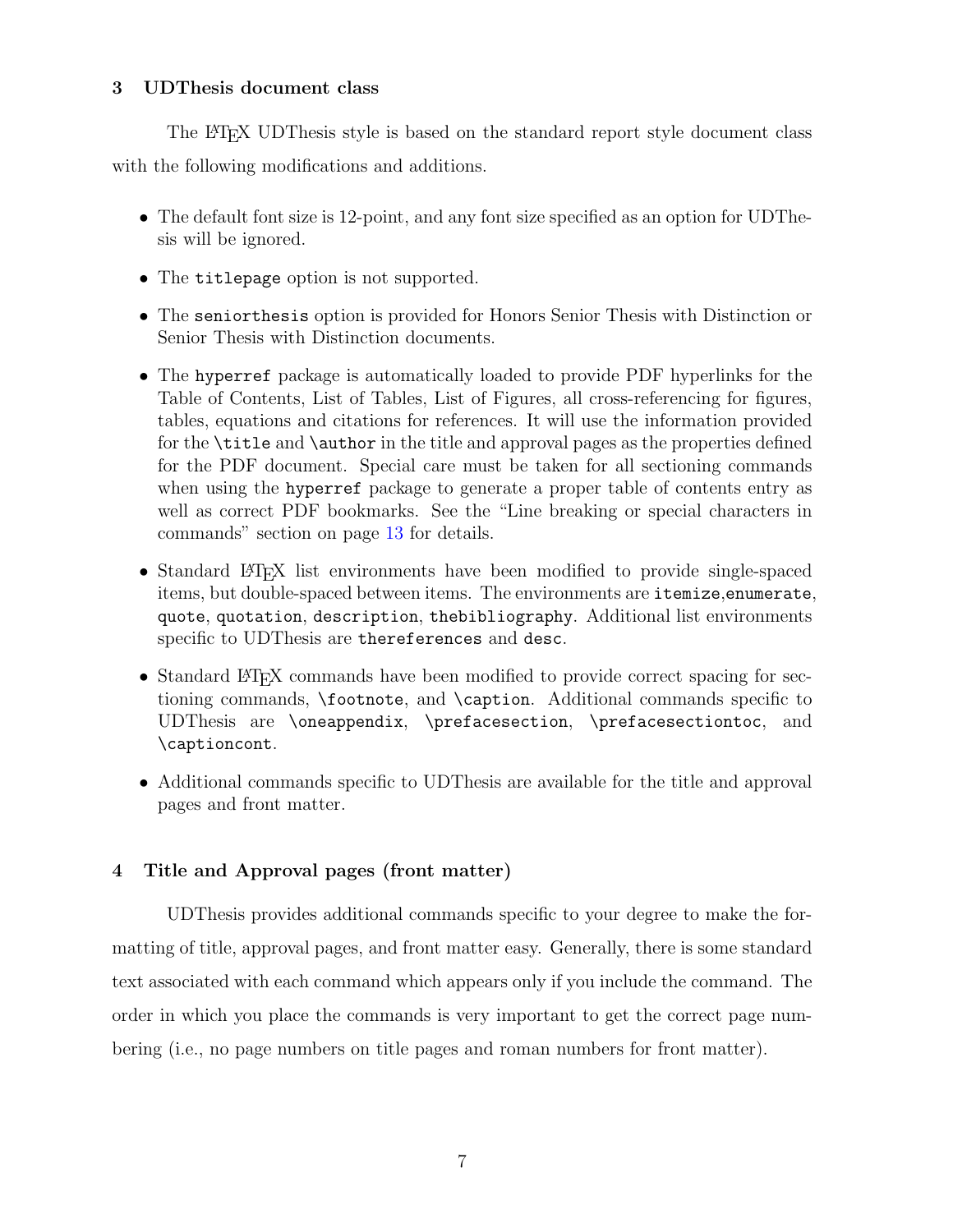Note: Make sure you download the correct base files for your degree from the <http://www.udel.edu/udthesis> Web site. A title and approval page (tap) document file which contains all front matter is provided specifically for your degree. You will need to change the default text provided for the commands to the appropriate information for your document such as title, author, etc. Do not use old files as they may not work with this version of the UDThesis document class.

### <span id="page-7-0"></span>Dissertation

```
Title Page:
```

```
\title[First Line of Title Second Line of Title]{First Line of Title\\
Second Line of Title}
\author{Author}
\type{dissertation}
\degree{Doctor of Philosophy}
\majorfieldtrue\majorfield{Major}
\degreedate{Semester Year}
% Optional PDF properties
\keywords{Keyword,Keyword,Keyword}
\subject{Subject}
```
\maketitlepage % Generates Title Page

Approval and Signature Pages:

```
\begin{approvalpage}
\chair{Xxxx Xxxx, Highest Degree}{Chair of the Department of Xxxx}
\dean{Xxxx Xxxx, Highest Degree}{Dean of the College of Xxxx}
\end{approvalpage}
```

```
\begin{signedpage} % Up to 4 signatures
\profmember{Xxxx Xxxx, Highest Degree}
\member{Xxxx Xxxx, Highest Degree}
\member{Xxxx Xxxx, Highest Degree}
\member{Xxxx Xxxx, Highest Degree}
\end{signedpage}
```

```
% For additional signatures beyond 4, uncomment and use
% \begin{signedpagecont}
% \member{Xxxx Xxxx, Highest Degree}
% \member{Xxxx Xxxx, Highest Degree}
% \end{signedpagecont}
```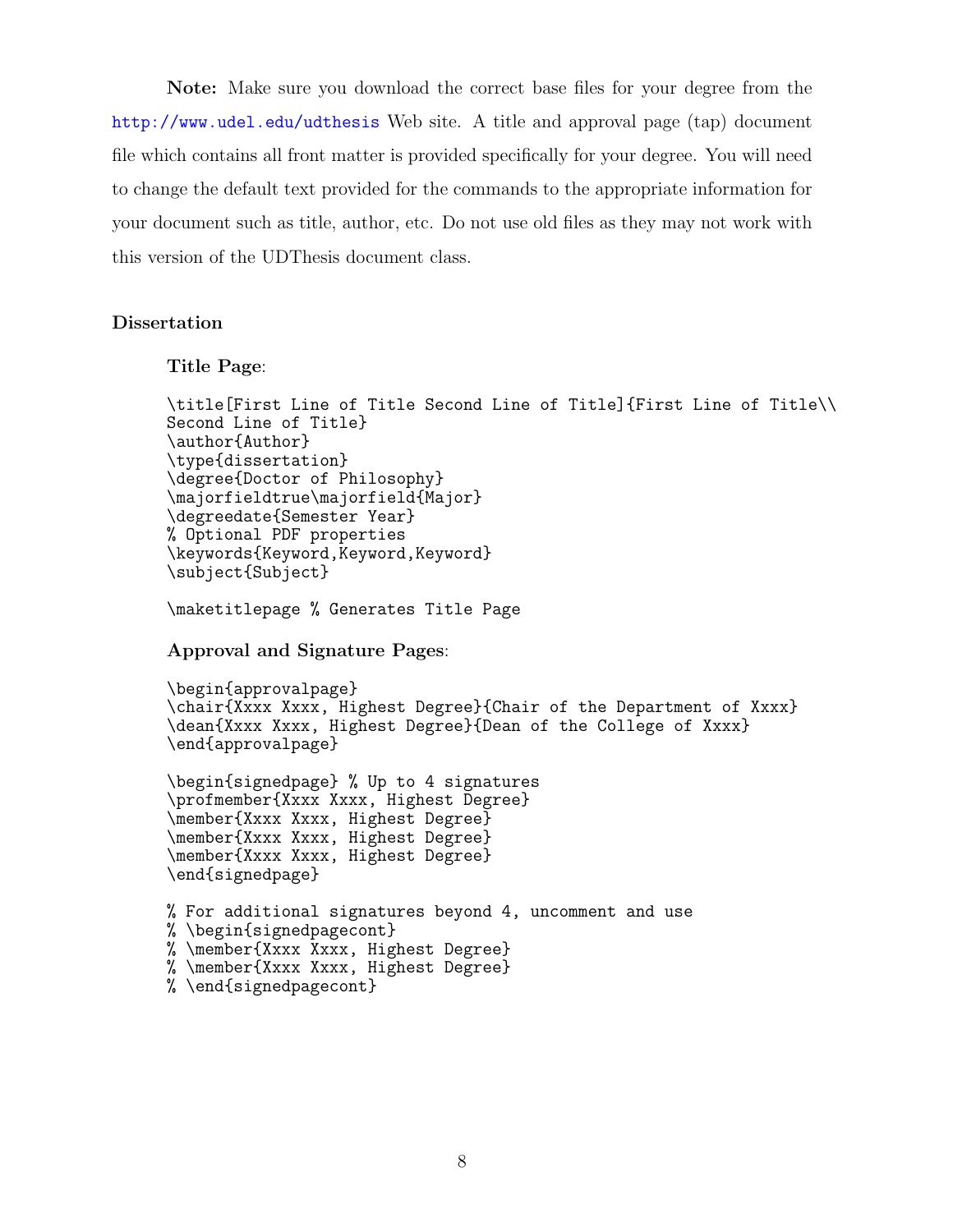### <span id="page-8-0"></span>Master's Thesis

Title Page:

```
\title[First Line of Title Second Line of Title]{First Line of Title\\
Second Line of Title}
\author{Author}
\type{thesis}
\degree{Master of Science}
\majorfieldtrue\majorfield{Major}
\degreedate{Semester Year}
% Optional PDF properties
\keywords{Keyword,Keyword,Keyword}
\subject{Subject}
```
\maketitlepage % Generates Title Page

Approval Page:

```
\begin{approvalpage}
\chair{Xxxx Xxxx, Highest Degree}{Chair of the Department of Xxxx}
\dean{Xxxx Xxxx, Highest Degree}{Dean of the College of Xxxx}
\dean{Xxxx Xxxx, Highest Degree}{Dean of the College of Xxxx}
\end{approvalpage}
```
# <span id="page-8-1"></span>Senior Thesis

Title Page:

```
\title[First Line of Title Second Line of Title]{First Line of Title\\
Second Line of Title}
\author{Author}
% Bachelor of Arts, Bachelor of Science or Bachelor of [majorfield] Engineering
% (i.e. Bachelor of Electrical Engineering)
\degree{Bachelor of Science}
% Required to specify majorfield for Bachelor of Arts or Science
% Comment out if Engineering
\majorfieldtrue\majorfield{Major}
\degreedate{Semester Year}
% Optional PDF properties
\keywords{Keyword,Keyword,Keyword}
\subject{Subject}
% All senior theses are with distinction.
% By default honors is set to false (i.e. \honorsfalse)
% Uncomment if you are doing an Honors Senior Thesis
%\honorstrue
```

```
\maketitlepage % Generates Title Page
```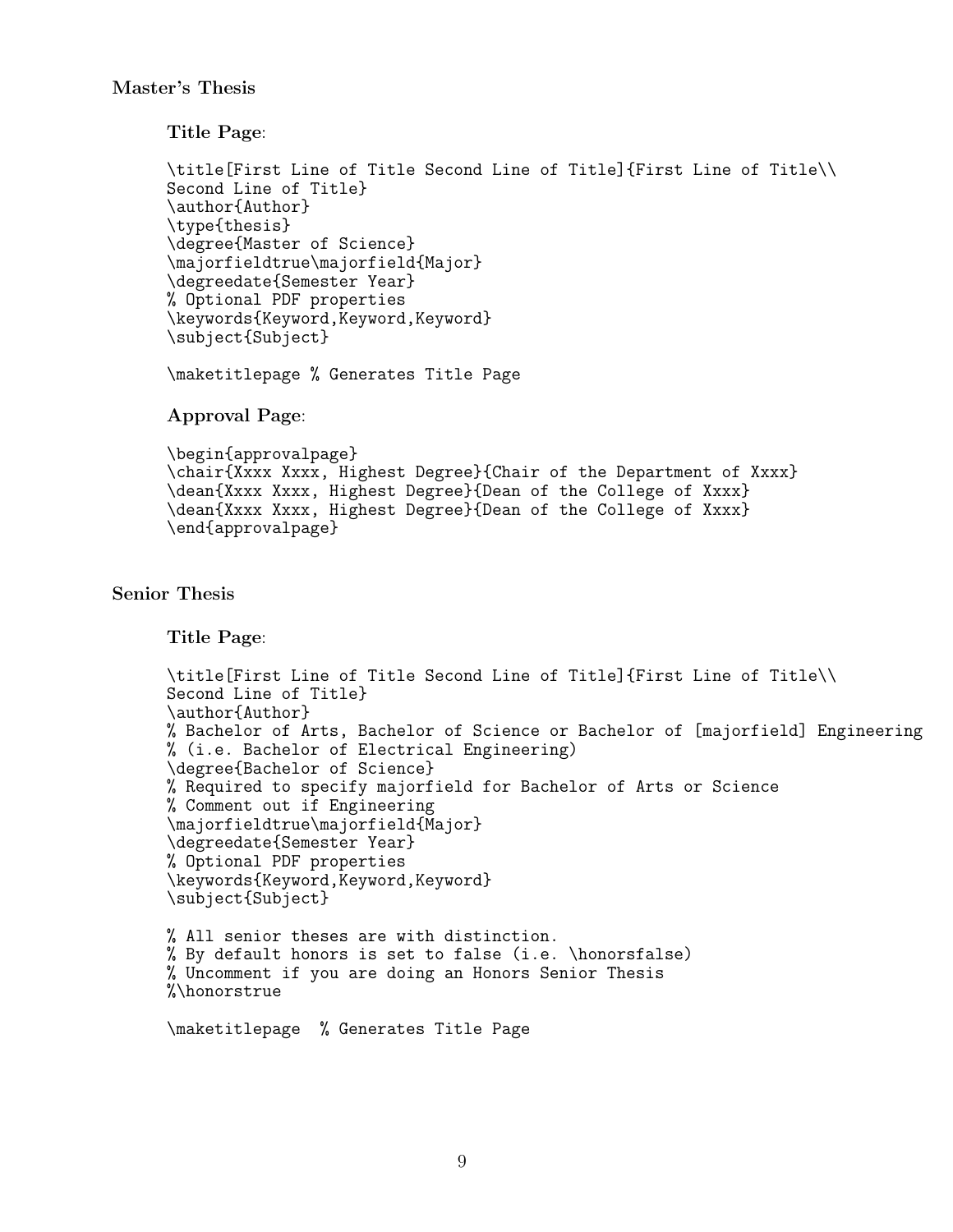Approval Page:

```
\begin{approvalpage}
\profmember{Xxxx Xxxx, Highest Degree}
\member{Xxxx Xxxx, Highest Degree}{Department of Xxxx}
\ucosafhmember{Xxxx Xxxx, Highest Degree}
\chair{Donald Sparks, Ph.D.}
\end{approvalpage}
```
<span id="page-9-0"></span>Front matter for all degrees

```
\begin{front} % Starts front material (Roman style page numbers)
\prefacesection{Acknowledgements}
%\input{acknowl} % This file (acknowl.tex) contains the text
                 % for the acknowledgments or type text here.
% Table of Contents is always created, but you
% may set \tablespagefalse and \figurespagefalse
% if you don't want these generated automatically
% (i.e. List of Tables and List of Figures).
% These are set to true by default (i.e. \tablespagetrue,
% \figurespagetrue).
% Uncomment if you do not want a List of Figures.
%\figurespagefalse
% Uncomment if you do not want a List of Tables.
%\tablespagefalse
\maketocloflot
\prefacesectiontoc{Abstract}
\sqrt[n]{\infty}input{abstract} % This file (abstract.tex) contains the text
                  % for an abstract or type text here.
\end{front}
```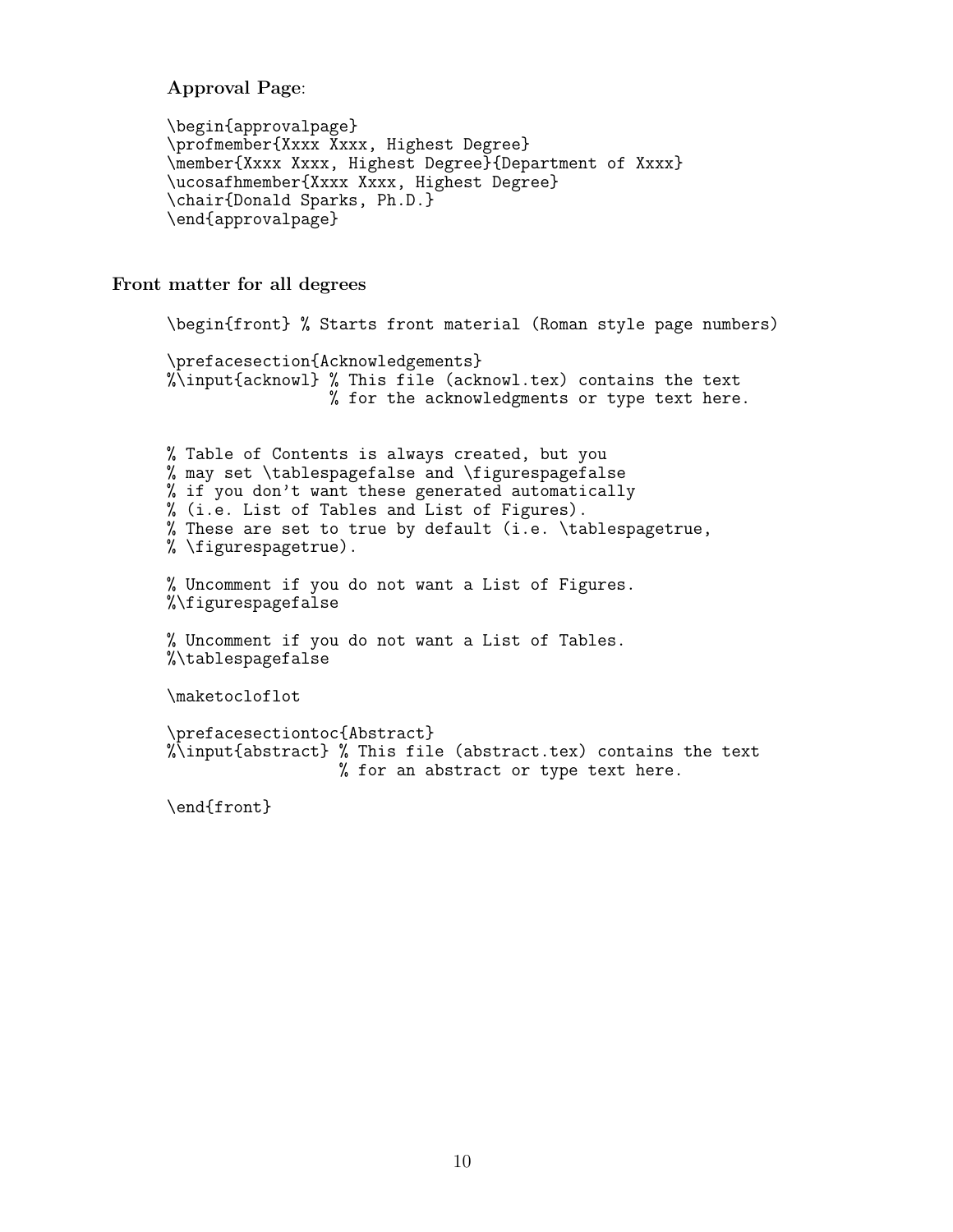#### <span id="page-10-0"></span>5 Sectioning commands

There are two forms for all sectioning commands, either

\section command[title for TOC entry]{title in body of document}

or

#### \section command\*{title in body of document}

where *section\_command* can be one of the sectioning commands listed in table [1](#page-11-0) on page [12.](#page-11-0)

The first form will produce automatic, sequential numbering for each sectioning command as well as a Table of Contents entry based on the title in body of document. If the option title for TOC entry is not used, then the information provided in the title in body of document will be used for the Table of Contents entry. The second or  $*$  form (unnumbered) will not produce a number for any section command and no entry will be made in the Table of Contents.

#### <span id="page-10-2"></span><span id="page-10-1"></span>6 Special Table of Contents entries

#### 6.1 Unnumbered sectioning commands

If you need to produce a Table of Contents entry for an unnumbered sectioning command, use the command

#### \addcontentsline{toc}(section command}{title for TOC entry}

where section\_command is usally the same as the name of the sectioning command used in the  $*$  form without the  $\setminus$ , and the *title in body of document* should also be used for the *title for TOC entry*. This command should should immediately follow the  $*$  form sectioning command. Remember that you only need to do this if you use the \* form (unnumbered) since the other form will automatically produce an entry in the Table of Contents.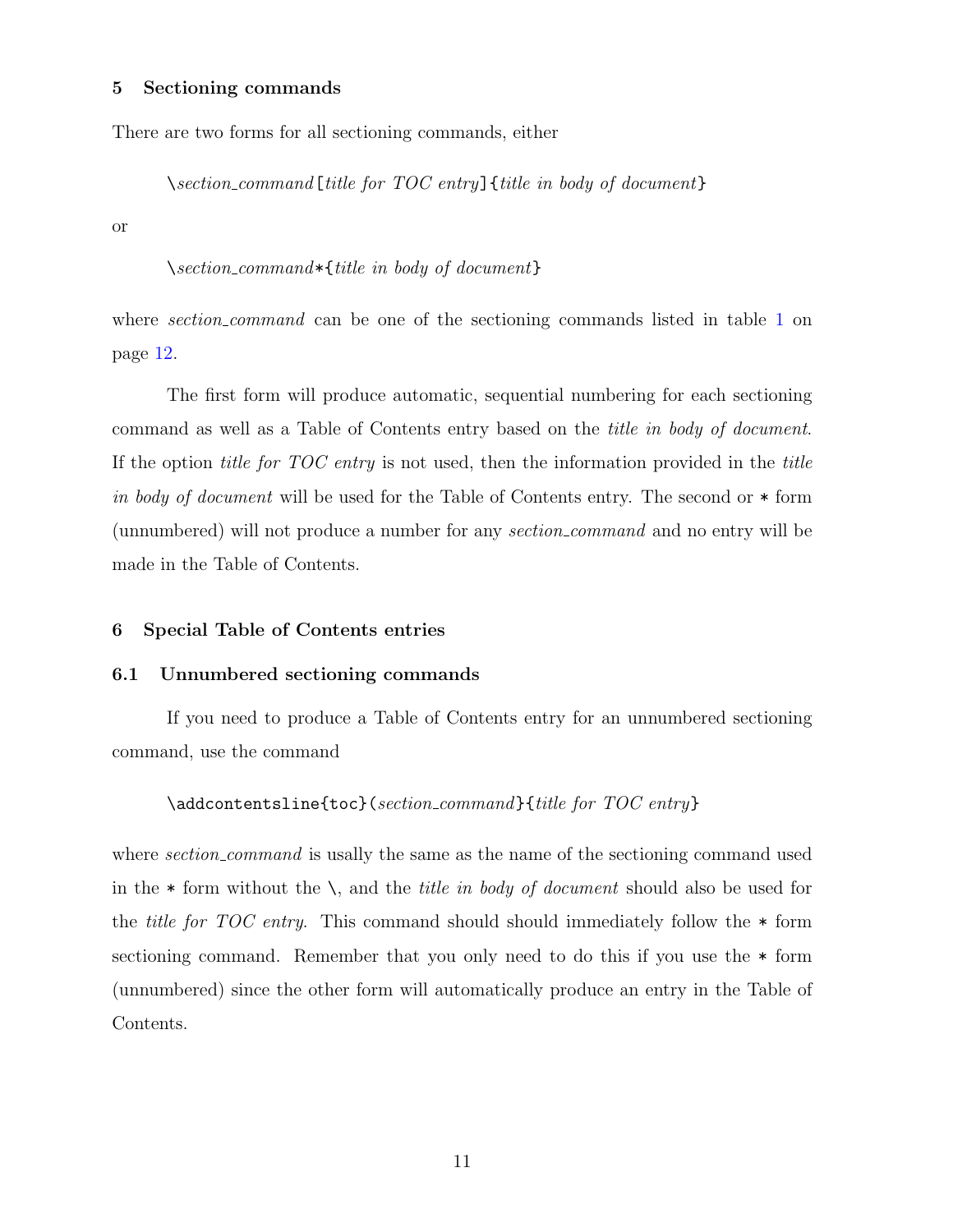Table 1: UDThesis sectioning commands

<span id="page-11-0"></span>

| Section command    | What it does                                                         |
|--------------------|----------------------------------------------------------------------|
| \chapter           | automatically numbers chapters; you supply chapter title             |
|                    | e.g., \chapter{Introduction}                                         |
| \chapter*          | same as \chapter, but unnumbered                                     |
|                    | and no Table of Contents entry                                       |
| \appendix          | same as <i>\chapter</i> , but for appendices                         |
|                    | e.g., \appendix{Computer Programs}                                   |
| \oneappendix       | same as <i>\appendix</i> , but used where there is only one appendix |
| \prefacesection    | same as <b>\chapter*</b> , but used only in the front matter         |
|                    | and no Table of Contents entry                                       |
|                    | e.g., \prefacesection{Acknowledgments}                               |
| \prefacesectiontoc | same as \prefacesection, but there is                                |
|                    | a Table of Contents entry                                            |
|                    | e.g., \prefacesectiontoc{Abstract}                                   |
| \section           | numbered within Chapter or Appendix                                  |
|                    | e.g., \section{Melt Down}                                            |
| \section*          | same as <b>\section</b> , but unnumbered                             |
|                    | and no Table of Contents entry                                       |
| \subsection        | numbered within Section                                              |
|                    | e.g., \subsection{The First Minute After}                            |
| \subsection*       | same as <b>\subsection</b> , but unnumbered                          |
|                    | and no Table of Contents entry                                       |
| \subsubsection     | numbered within SubSection                                           |
|                    | e.g., \subsubsection{The First Day After}                            |
| \subsubsection*    | same as \subsubsection, but unnumbered                               |
|                    | and no Table of Contents entry                                       |
| \paragraph         | numbered within SubSubSection                                        |
|                    | e.g., \paragraph{The First Week After}                               |
| \paragraph*        | same as \paragraph, but unnumbered                                   |
|                    | and no Table of Contents entry                                       |
| \subparagraph      | numbered within Paragraph                                            |
|                    | e.g., \subparagraph{The First Month After}                           |
|                    | but no Table of Contents entry                                       |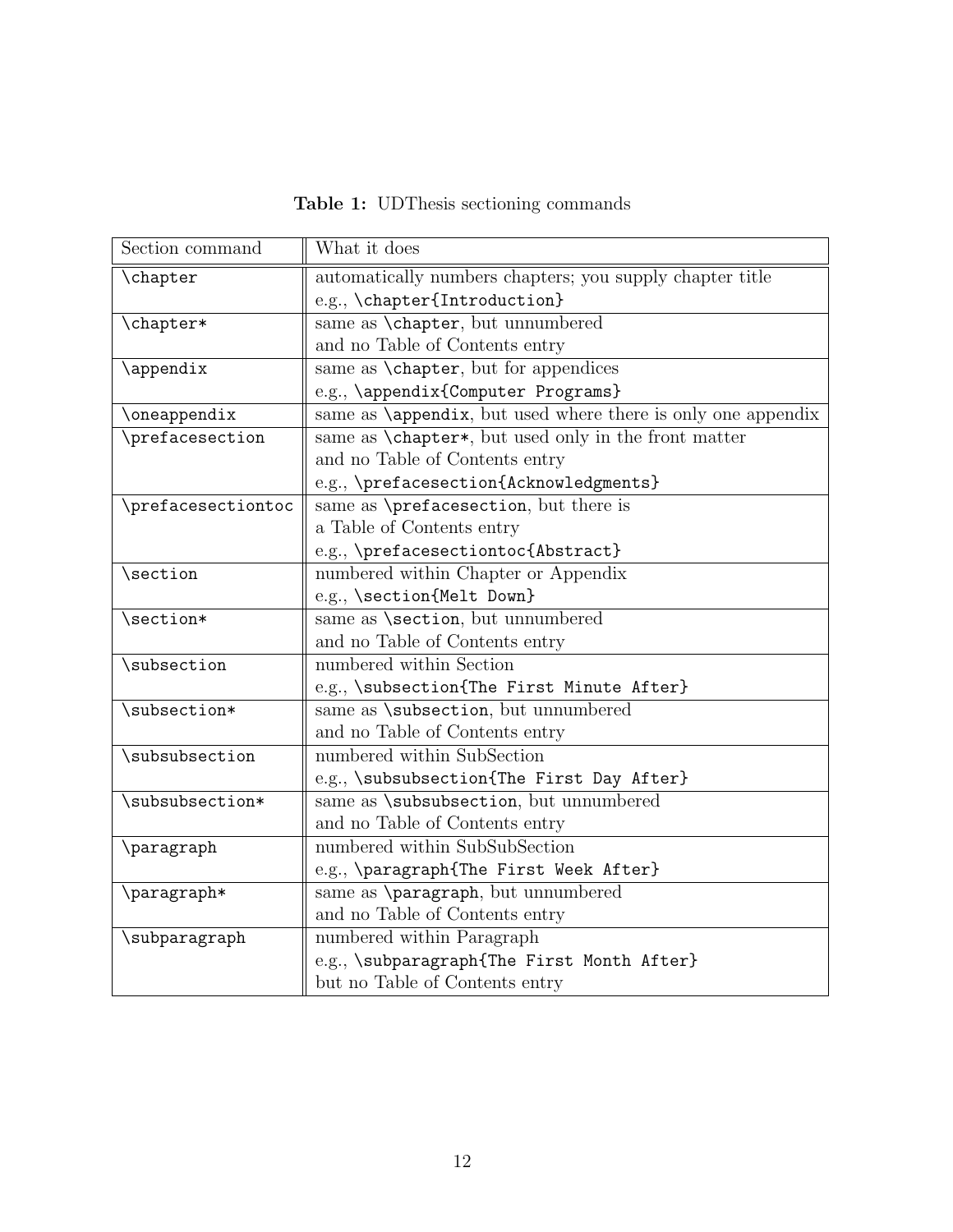The example below will produce an unnumbered section and a Table of Contents entry.

\section\*{All Figures Representing X,Y,Z Data} \addcontentsline{toc}{section}{All Figures Representing X,Y,Z Data}

### <span id="page-12-0"></span>6.2 Forcing a page break

Sometimes you may find that an entry in the Table of Contents is split across pages or the default page break is not ideal. To force a page break in the table of contents, use the command

### \addtocontents{toc}{\protect\newpage}

immediately before the sectioning command in your document where you want the page break to occur in the table of contents. It is highly recommended that you do not specify any page breaks in the table of contents until your document is completed.

### <span id="page-12-1"></span>6.3 Forcing a blank line

When adding entries to the Table of Contents manually, you may find it necessary to also add a blank line. To force a blank line in the table of contents, use the command

#### \addtocontents{toc}{\protect\vspace{\baselineskip}}

immediately before the command where you want the blank line to occur in the table of contents. Remember that spacing is automatic in the Table of Contents, so it is highly recommended that you do not specify any blank lines until your document is completed.

### <span id="page-12-2"></span>7 Line breaking or special characters in commands

Special care must be taken with the \title command, sectioning commands and the \caption command if you need to control line breaks or special characters.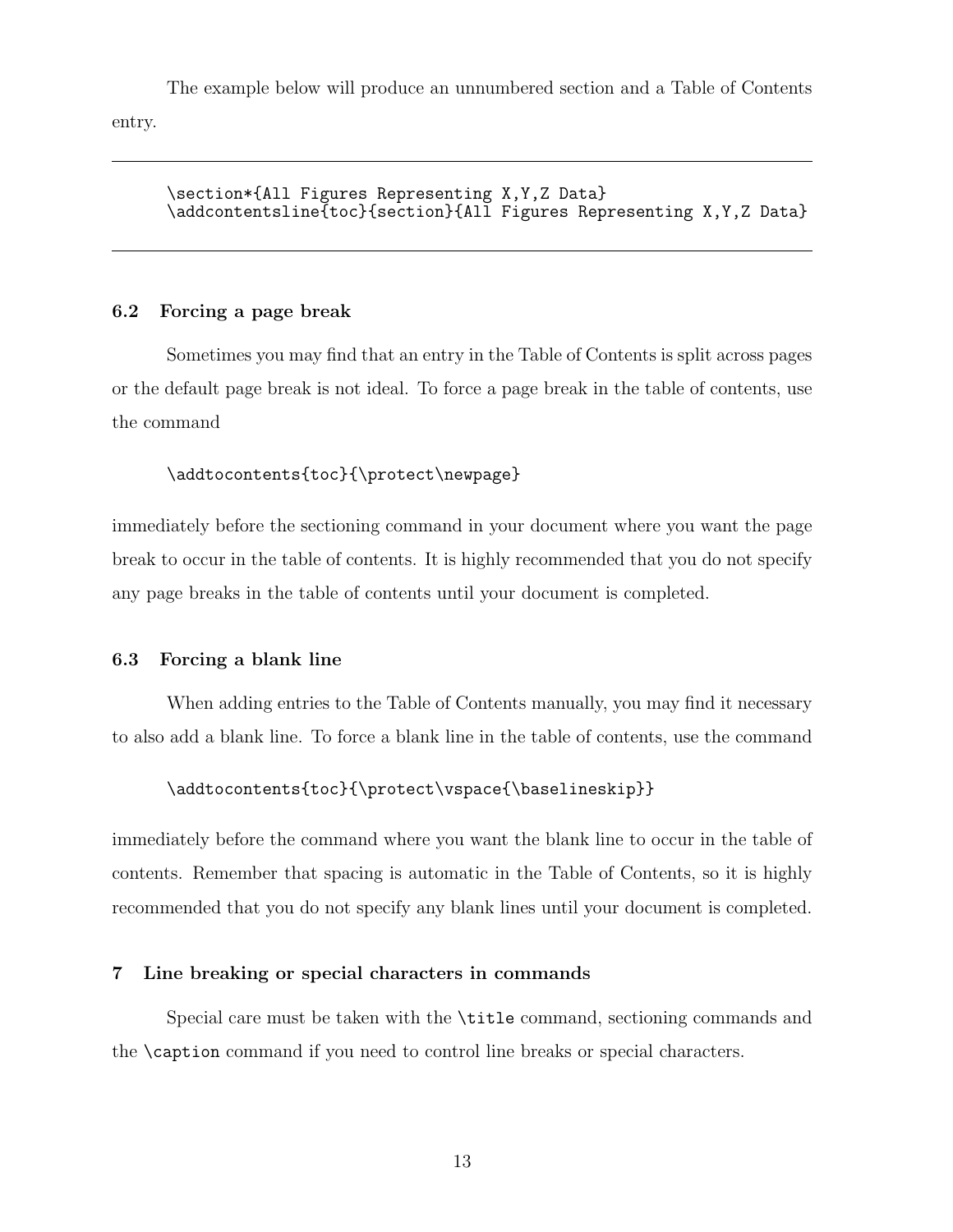#### <span id="page-13-0"></span>7.1 Title command

The \title command has been modified to provide an option for the PDF document property for hyperref, like the sectioning commands provide an option for the table of contents and the caption command provides an option for the list of tables or figures.

The complete form for the \title command is

\title[title for PDF document property]{title in body of document}

If you do not use the option title for PDF document property, then the information provided in the title in body of document will be used for the PDF document property.

Most special characters, such as mathematical symbols, are ignored and displayed verbatim if the title for PDF document property option is not used. However, if you need to break the lines of your title, then you must supply the *title for PDF document property* option; otherwise, \\ will cause an error.

Here is an example of line breaking in your title command.

```
\title[Line one of the title: Line two of the title]
{Line one of the title:\\
Line two of the title}
```
Here is an example of special characters in your title command where you want the word "water" to be used for the PDF document property rather than " $H_2O$ ".

\title[Using water to generate renewable energy] {Using H\$\_2\$O to generate renewable energy}

### <span id="page-13-1"></span>7.2 Sectioning commands

Sometimes the title for a chapter or appendix is very long and you need to control the line breaks so it centers nicely in the body of the document but leaves the entry in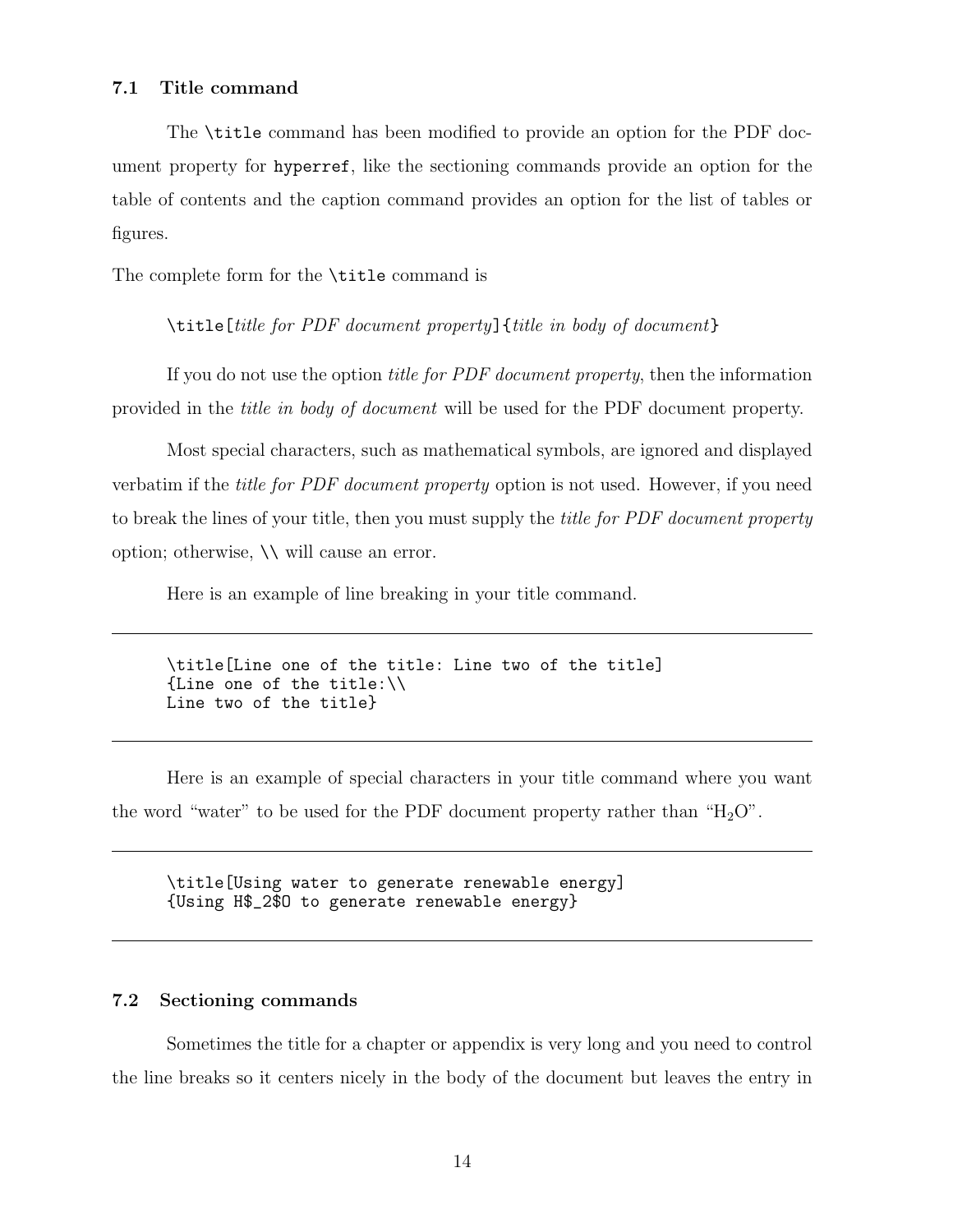the table of contents as is. To do this, use the sectioning command form:

 $\setminus section_{command[title for TOC entry]}$  {title in body of document}

The *title for TOC entry* will be your chapter title without any line breaks, and the *title in body of document* should have the  $\setminus \mathcal{E}$  command after the word where you want to break the chapter title into two lines. Here is an example for a chapter:

\chapter[This is a very long title that needs to be on two lines] {This is a very long title\\ that needs to be on two lines}

If you forget the optional entry for the Table of Contents, it will not cause an error, but the entry will not be properly aligned as a hanging indent.

Another situation may be that your chapter or appendix title in the body of the document is fine, but you need to break the table of contents entry. Since hyperef also uses the *title for TOC entry* to build PDF bookmarks, and since the  $\setminus \setminus$  is ignored, you need to use the  $\neq$  command (the space after the last  $\iota$  is important) after the word where you want to break the line in the table of contents and also have the PDF bookmark look correct. You will get a hyperref warning about the \newline command being ignored, but this is normal. Here is an example for an appendix:

\apppendix[This is a very long title\newline\ that needs to be on two lines]{This is a very long title that needs to be on two lines}

Of course, you may combine both of these to control the line breaks independently in the table of contents and in the body of the document.

For all other sectioning commands such as \section, \subsection, etc., it is most likely that you will only need to control the line break in the table of contents entry as shown in the example above for \appendix.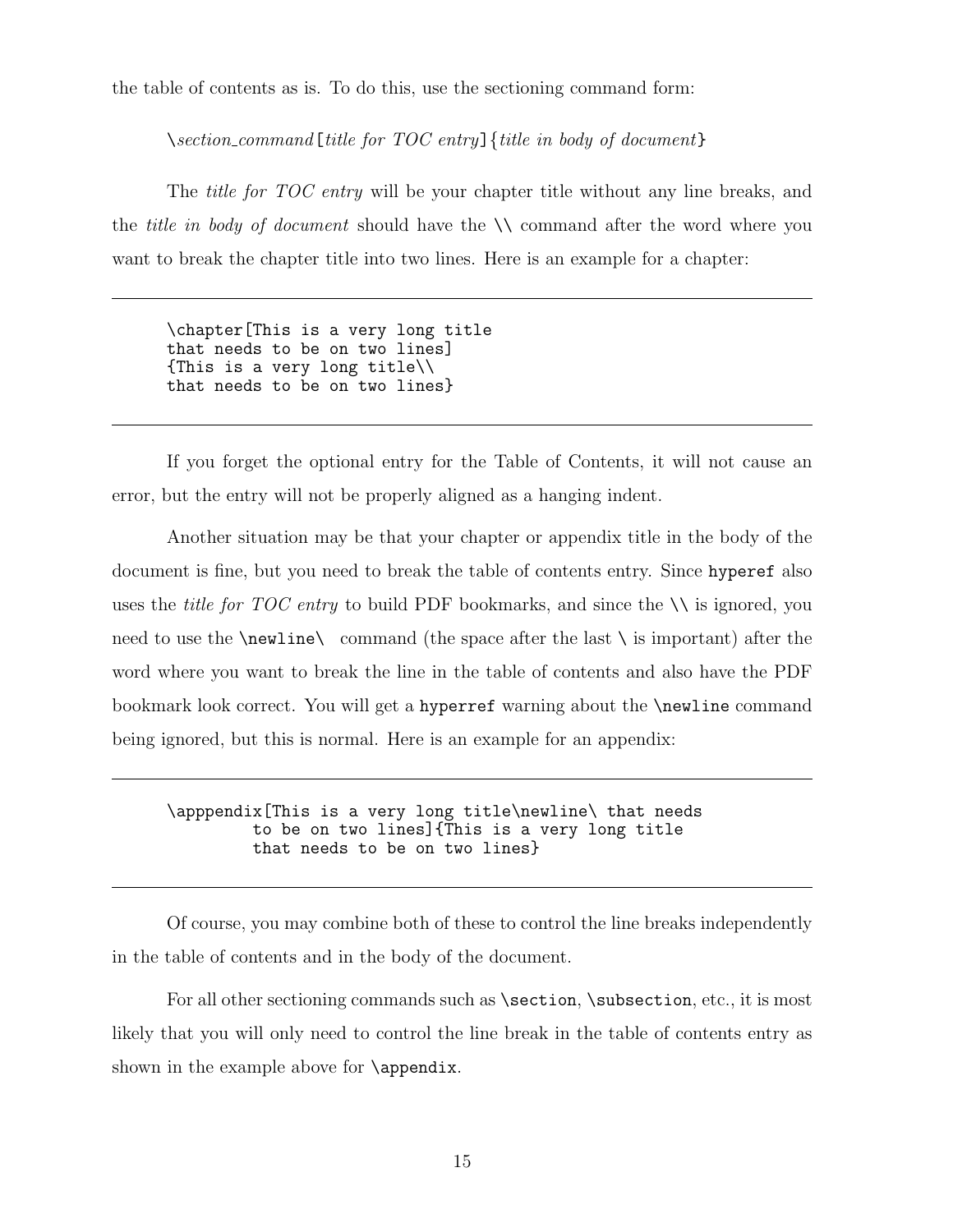Remember the hyperref package generates PDF bookmarks for all sectioning commands using the title for TOC entry if it was specified or the title in body of document. However, most mathematical symbols are ignored and left blank or missing in the PDF bookmark unless you provide an alternative. Below is an example of a warning from the hyperref package:

Package hyperref Warning: Token not allowed in a PDF string (PDFDocEncoding):(hyperref) removing 'math Pi' on input line 39

A warning will be generated for each mathematical symbol not allowed in the PDF bookmark. You should not ignore these warnings and instead provide an alternative using

\texorpdfstring{used in document}{used in PDF bookmark}

in your sectioning command. Here is an example of the mathematical symbol, Π<sup>∗</sup> , in a \section command that will appear in the document (body and Table of Contents entry) and the alternate text, "Pi\*" for the PDF bookmark.

\section{The \texorpdfstring{\$\Pi^{\*}\$}{Pi\*} construction}

### <span id="page-15-0"></span>7.3 Caption command

The \caption command is similar to the sectioning commands \section, \subsection, etc., where you will most likely only need to control the line break in the list of tables or figures, and the title in body of figure or table will be formatted correctly. To accomplish this, you will need to supply the *title in LOT or LOF entry* option using the command \newline\ after the word in the caption where you want to break the line. For example:

\caption[This is a caption with two parts.\newline\ (a) Part One and (b) Part Two.]{This is a caption with two parts.(a) Part One and (b) Part Two.}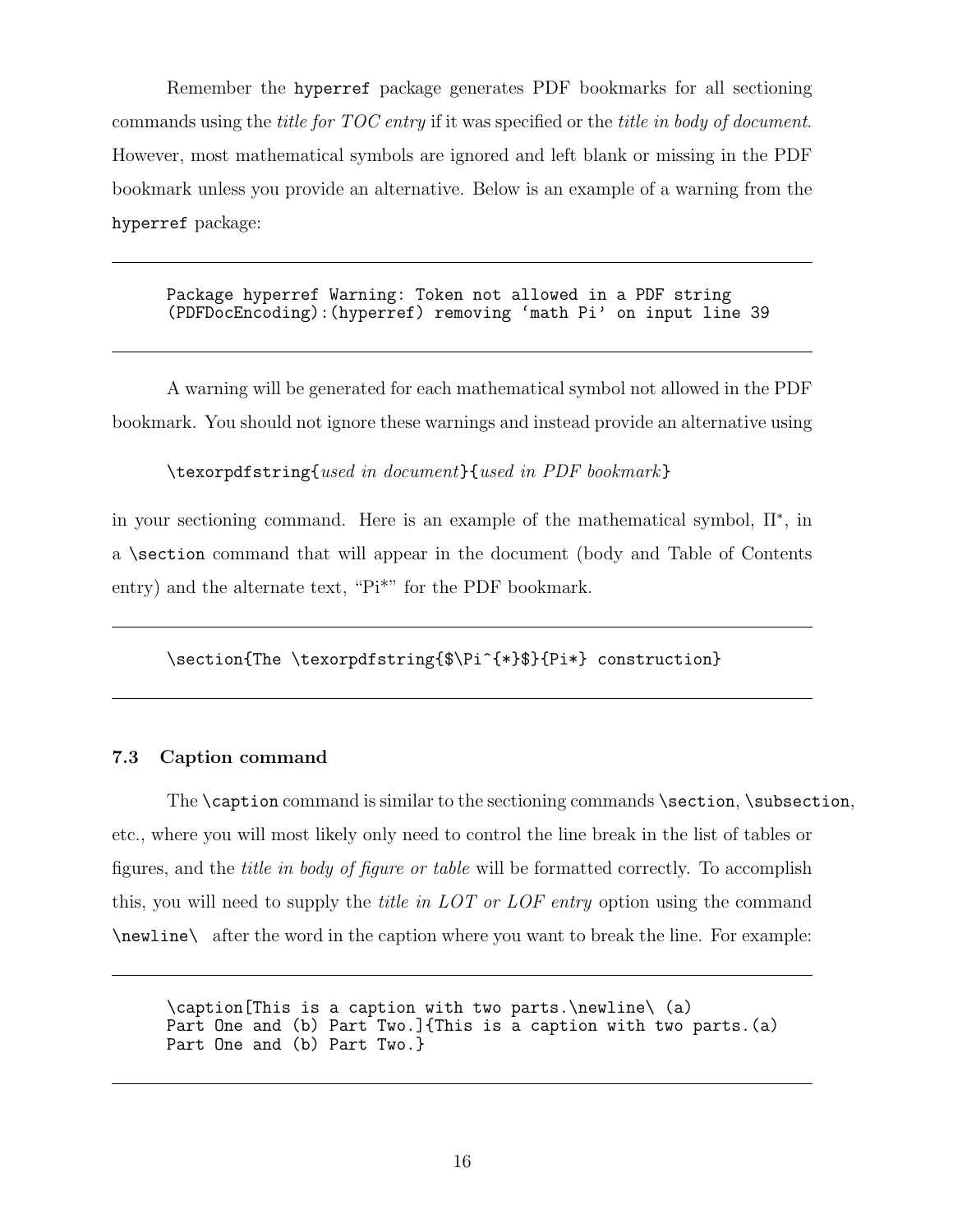See the "Tables and figures" section on page [17](#page-16-0) for complete details on using the \caption command.

#### <span id="page-16-0"></span>8 Tables and Figures

A table or figure number will be produced whenever the

 $\{\text{caption}[title in *LOT* or *LOF* entry] {title in *body* of figure or table\}$ 

command appears within a figure or table environment. If the *title in the body of figure* or table is only one line, then it it is centered; otherwise, it is hanging indented. You can use the title in LOT or LOF entry option to specify a shorter title for the List of Tables or List of Figures and to control line breaks (see the "Caption command" section on page [16\)](#page-15-0). If you do not use this option, the title in body of figure or table will be used for their respective list entries.

For figures or tables that extend over multiple page see section [11.2](#page-30-0) on page [31](#page-30-0) for details on the \captioncont command to use for additional pages.

The figure and table environments are defined as

\begin{table}[loc] body \end{table}

or

#### \begin{figure}[loc] body \end{figure}

where body includes the  $\cosh$  and the actual table or figure. Use the loc option to specify the location of the figure or table. You may find it difficult to convince LATEX to put your figure or table where you want it, so it is highly recommended that you do not specify any location until your document is completed. This provides the greatest flexibility for table or figure placement in LAT<sub>EX</sub>.

The table or figure number is generated within the \chapter or \appendix command whenever a \caption is used. Therefore you may use \caption more than once within the table or figure environment. This is especially nice if you want two or more smaller tables or figures to be kept together on one page. The placement of the **\caption**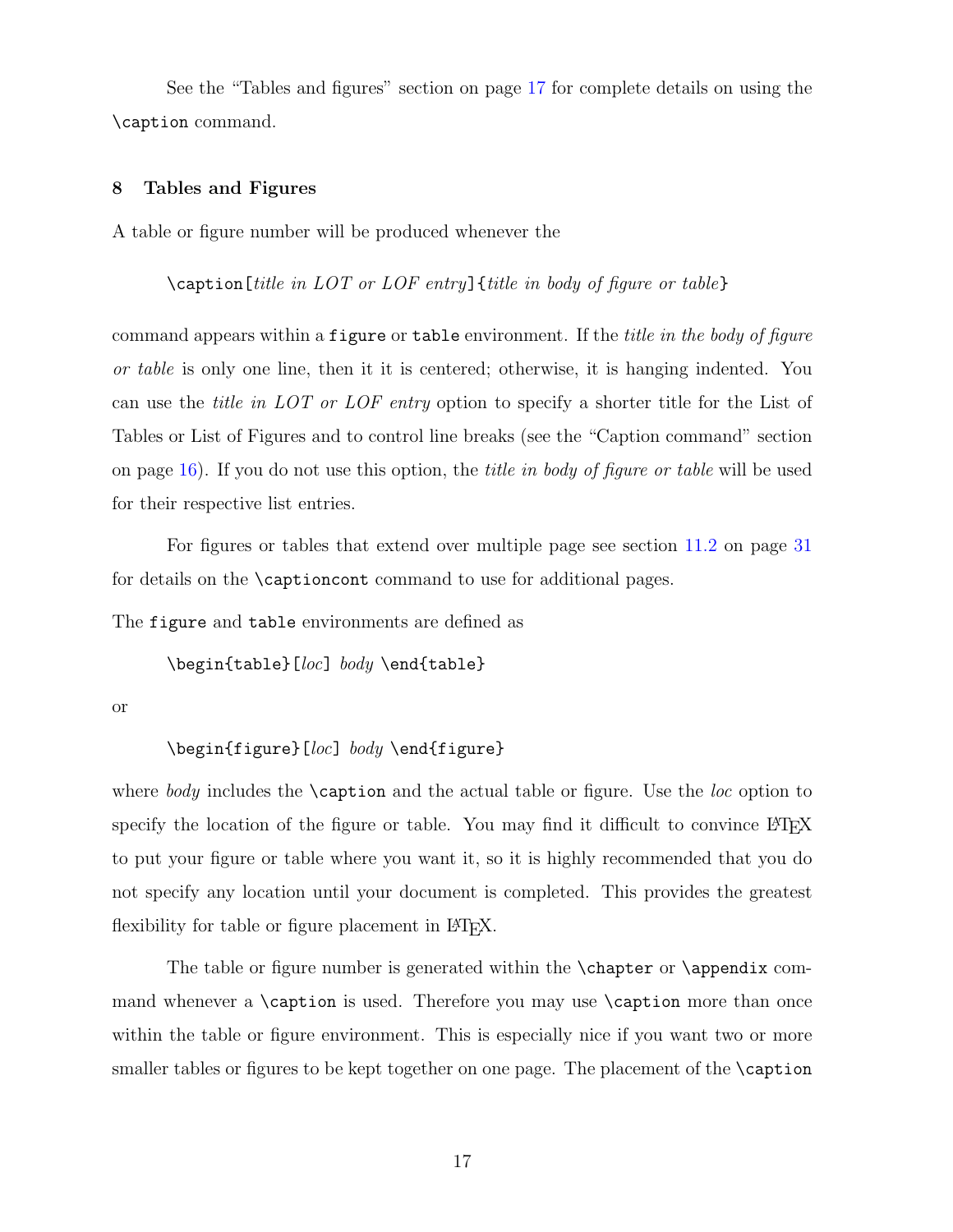command is important too, since the \caption command should be before the table and after the figure.

Note: This environment is meant to create a floating area within your document (i.e., The location of the table or figure is not fixed. It may adjust or move within your document as you change text and the size of the tables or figures). It does NOT actually create a table or figure, you need to use the tabular environment for tables and \includegraphics command with \usepackage{graphicx} package to include an image for figures.

A typical table example might look like this.

```
\begin{table}
\caption{Table Example}
\begin{center}
\begin{tabular}{c|c}\hline
\multicolumn{2}{c}{All elements}\\\hline
1$^{st}$ & 2$^{nd}$\\\hline
1 & 2\\
3 & 4\\\hline
\end{tabular}
\end{center}
\end{table}
```
### <span id="page-17-0"></span>8.1 Landscape table or figure

To rotate a table or figure to be landscape, you need to specify \usepackage{graphicx} in the preamble of your document in order to use the \rotatebox command. You must also use the minipage environment to define the correct page setup to rotate. Using this method will keep the page number at the bottom of the page in the correct location and orientation.

An example of a landscape table is shown on the next page and the resulting table [2](#page-19-0) can be seen on page [20.](#page-19-0)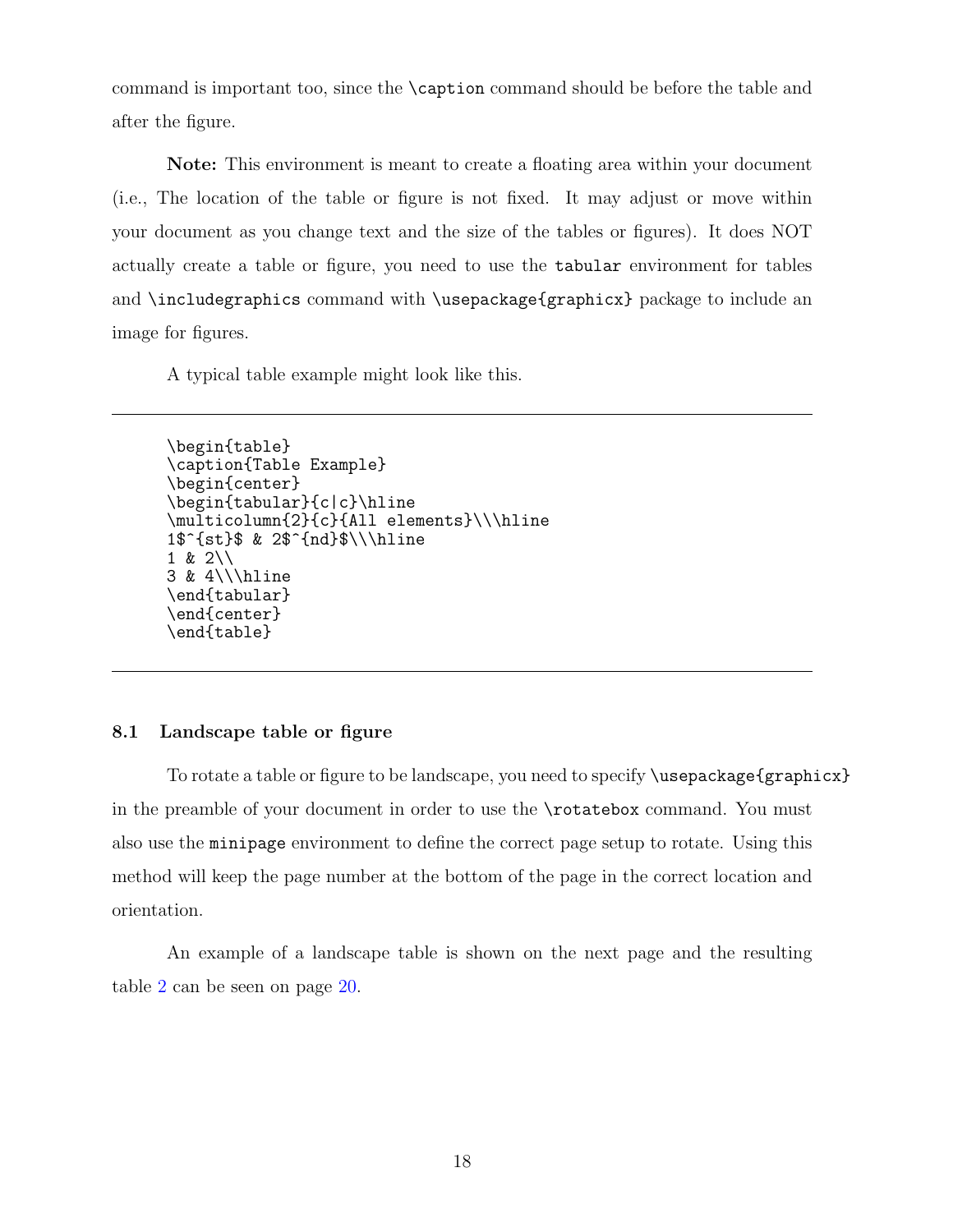```
\begin{table}
\hbox to \textwidth{\hfill
\rotatebox{90}{%
\begin{minipage}{\textheight} % the height of the portrait page
\caption[Example 1 of Final Report of Maintenance Requests]
{Example 1 of Final Report of Maintenance Requests}\label{tab:1}
\vspace*{.5\baselineskip}
\begin{center}
    \begin{tabular}{|r|r|r|r|r|}\hline\hline
       \multicolumn{5}{|c|}{\bf Maintenance Request Form: Part I}\\\hline
      \multicolumn{1}{|c|}{\bf Time} &
       \multicolumn{1}{|c|}{\bf Number} &
       \multicolumn{1}{|c|}{\bf Part No.} &
      \multicolumn{1}{|c|}{\bf Requested by} &
       \multicolumn{1}{|c|}{\bf Approved by}\\ \hline\hline<br>100 & 31 & CR-123 & AZH & DS \\
          100 & 31 & CR-123 & AZH & DS \\<br>1200 & 15 & L-34 & FTM & DS \\
          1200 & 15 & L-34 & FTM & DS \\<br>1300 & 21 & K-245 & TUG & JR \\
           1300 & 21 & K-245 & TUG & JR \\
                  200 & 120 & EZ-1 & FTM & DS \\
          1000 & 122 & CR-50 & AZH & JR \\
           1700 & 445 & W-347 & FTM & JR \\
           300 & 12 & L-25 & FTM & DS<br>100 & 52 & L-13 & FTM & DS
          100 & 52 & L-13 & FTM & DS \\<br>2300 & 67 & EZ-25 & TUG & DS \\
           2300 & 67 & EZ-25 & TUG & DS \\
           500 & 99 & EZ-2 & FTM & JR \\
          700 & 100 & EZ-5 & FTM & JR \\<br>1300 & 327 & W-400 & AZH & DS \\
          1300 & 327 & W-400<br>1700 & 963 & C-80
                                      & FTM & DS \backslash \ \hline
    \end{tabular}
\end{center}
\end{minipage}}\hfill}
\end{table}
```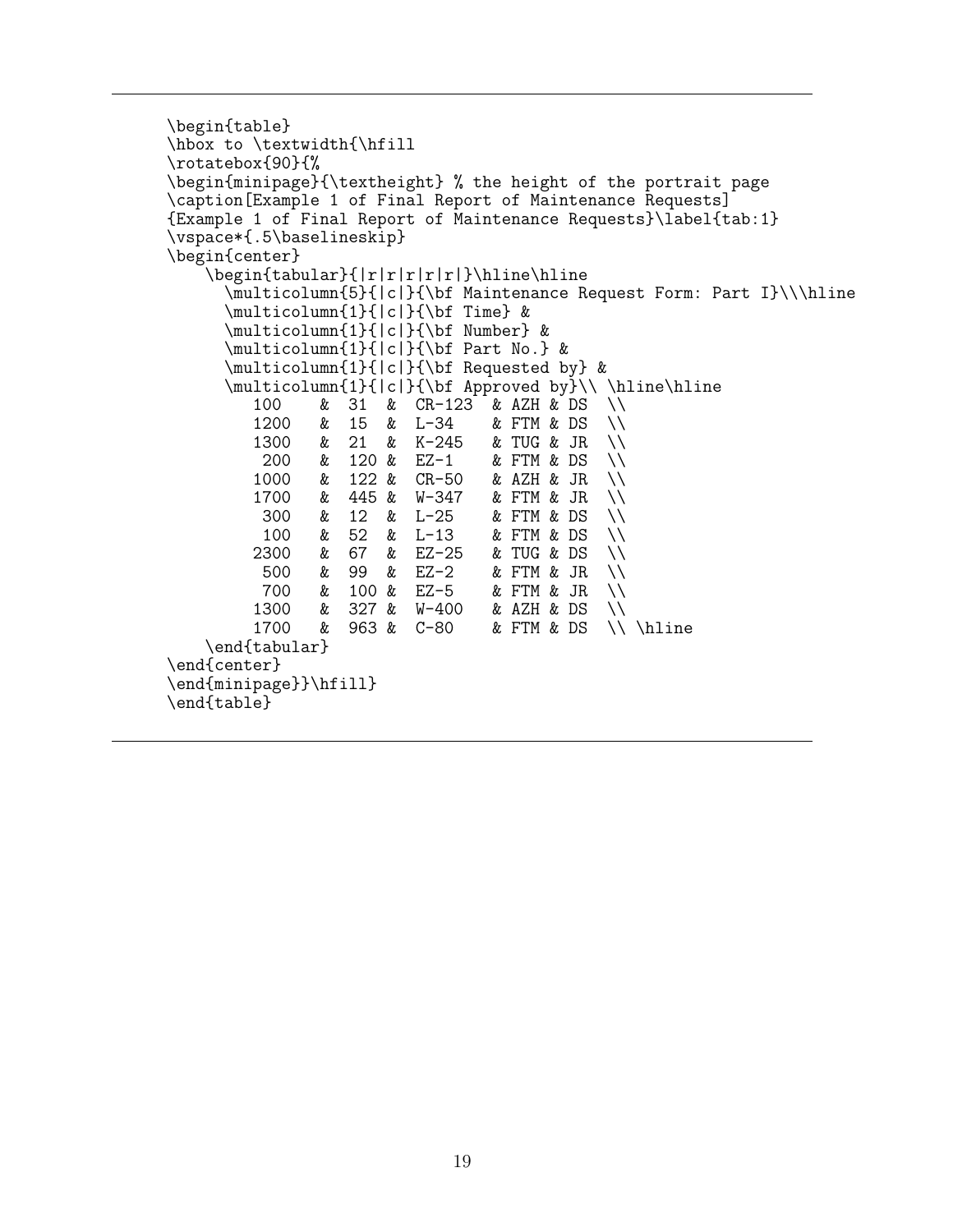| Number<br>122<br>445<br>23<br>Ξ<br>$\overline{5}$<br>ನ<br><b>20</b><br>$\frac{2}{3}$<br>89<br>$\Xi$<br>327<br>$\overline{\Omega}$<br>Time<br>100<br><b>1200</b><br>$\begin{array}{c} 200 \\ 1000 \\ 1700 \\ 300 \\ 100 \\ 100 \\ \end{array}$<br>1300<br>$\frac{002}{200}$ |                 |                                   | Maintenance Request Form: Part I   |             |
|----------------------------------------------------------------------------------------------------------------------------------------------------------------------------------------------------------------------------------------------------------------------------|-----------------|-----------------------------------|------------------------------------|-------------|
|                                                                                                                                                                                                                                                                            |                 | Part No.                          | Requested by                       | Approved by |
|                                                                                                                                                                                                                                                                            |                 | CR-123                            | <b>AZH</b>                         |             |
|                                                                                                                                                                                                                                                                            |                 | $L-34$                            | <b>NLEH</b>                        | SC<br>DS    |
|                                                                                                                                                                                                                                                                            |                 | K-245                             | TUG                                |             |
|                                                                                                                                                                                                                                                                            |                 | $EZ-1$                            | $\mathbb{MT}$ H                    | ESEESSS     |
|                                                                                                                                                                                                                                                                            |                 | $CR-50$                           | ${\rm AZH}$                        |             |
|                                                                                                                                                                                                                                                                            |                 | $W-347$                           |                                    |             |
|                                                                                                                                                                                                                                                                            |                 |                                   |                                    |             |
|                                                                                                                                                                                                                                                                            |                 | $\frac{\text{L-25}}{\text{L-13}}$ | <b>PITM<br/>MTH<br/>MTH</b><br>MTH |             |
|                                                                                                                                                                                                                                                                            |                 | EZ-25                             |                                    |             |
|                                                                                                                                                                                                                                                                            |                 | $EZ-2$                            | <b>FTM</b><br>FTM                  |             |
|                                                                                                                                                                                                                                                                            |                 | $EZ-5$                            |                                    |             |
|                                                                                                                                                                                                                                                                            | <sup>1300</sup> | $W-400$                           | <b>AZH</b>                         | EBZ         |
| 963<br>0021                                                                                                                                                                                                                                                                |                 | 0.80                              | <b>NLLA</b>                        |             |

<span id="page-19-0"></span>Table 2: Example 1 of Final Report of Maintenance Requests Table 2: Example 1 of Final Report of Maintenance Requests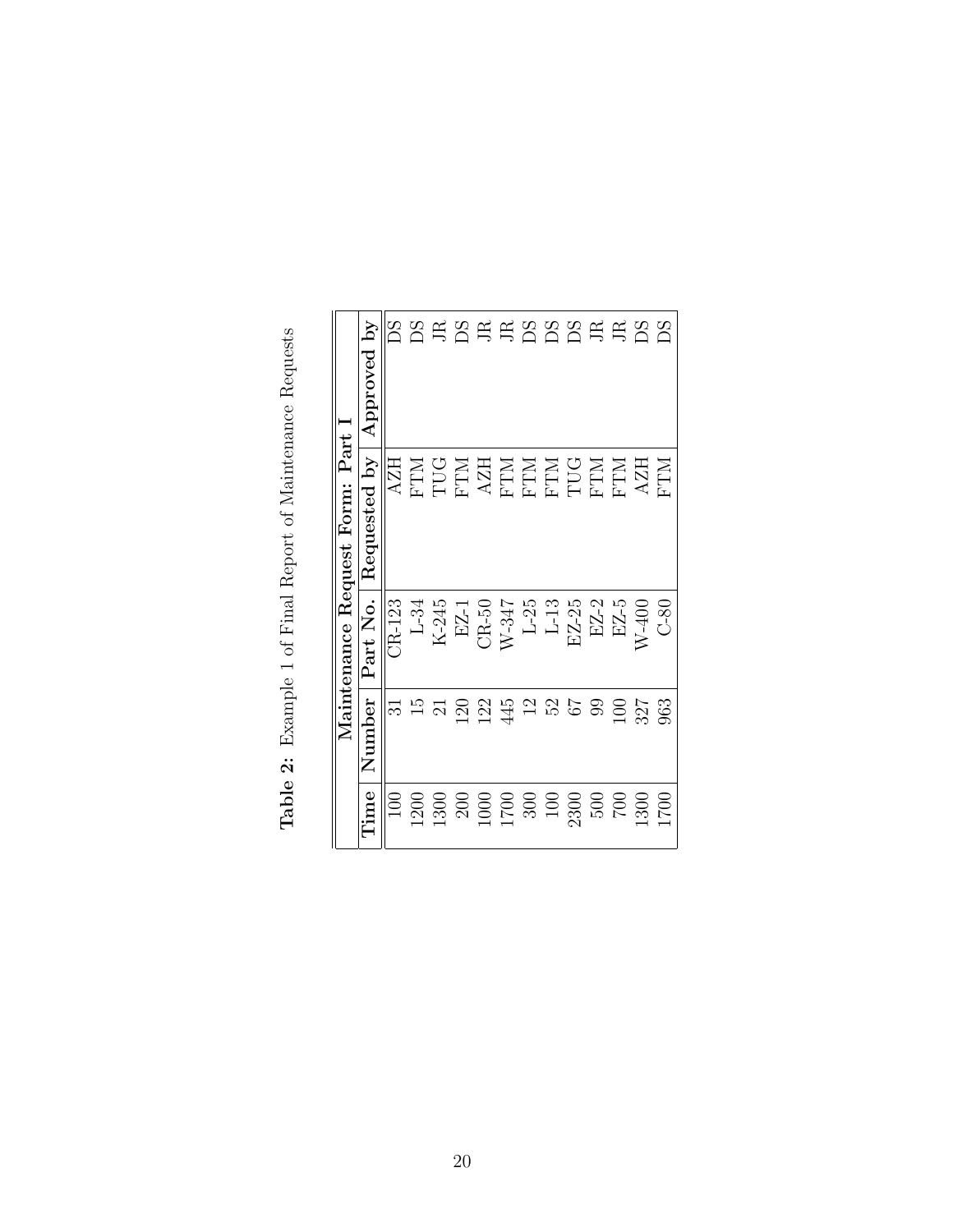### <span id="page-20-0"></span>8.2 Side-by-side tables or figures

In order to put two tables or figures side-by-side, you must use the minipage environment to define the correct page setup. You also need to specify \usepackage{graphicx} in the preamble of your document in order to use the \includegraphics command. Using this method will ensure that the \caption command formats correctly.

An example of two figures side-by-side with one caption is shown below, and the resulting figure [1](#page-20-1) can be seen on page [21](#page-20-1) as well.

```
\begin{figure}
\begin{center}
\begin{minipage}[b]{2.25in}
\begin{center}
\resizebox{2.25in}{\}{\includegraphics{pretzel}}
(a) First Pretzel
\end{center}
\end{minipage}\hspace*{.375in}
\begin{minipage}[b]{2.25in}
\begin{center}
\resizebox{2.25in}{}{\includegraphics{pretzel}}\\
(b) Second Pretzel
\end{center}
\end{minipage}
\end{center}
\caption{Now presenting the side-by-side pretzels.}\label{fig:1}
\end{figure}
```
<span id="page-20-1"></span>



Figure 1: Now presenting the side-by-side pretzels.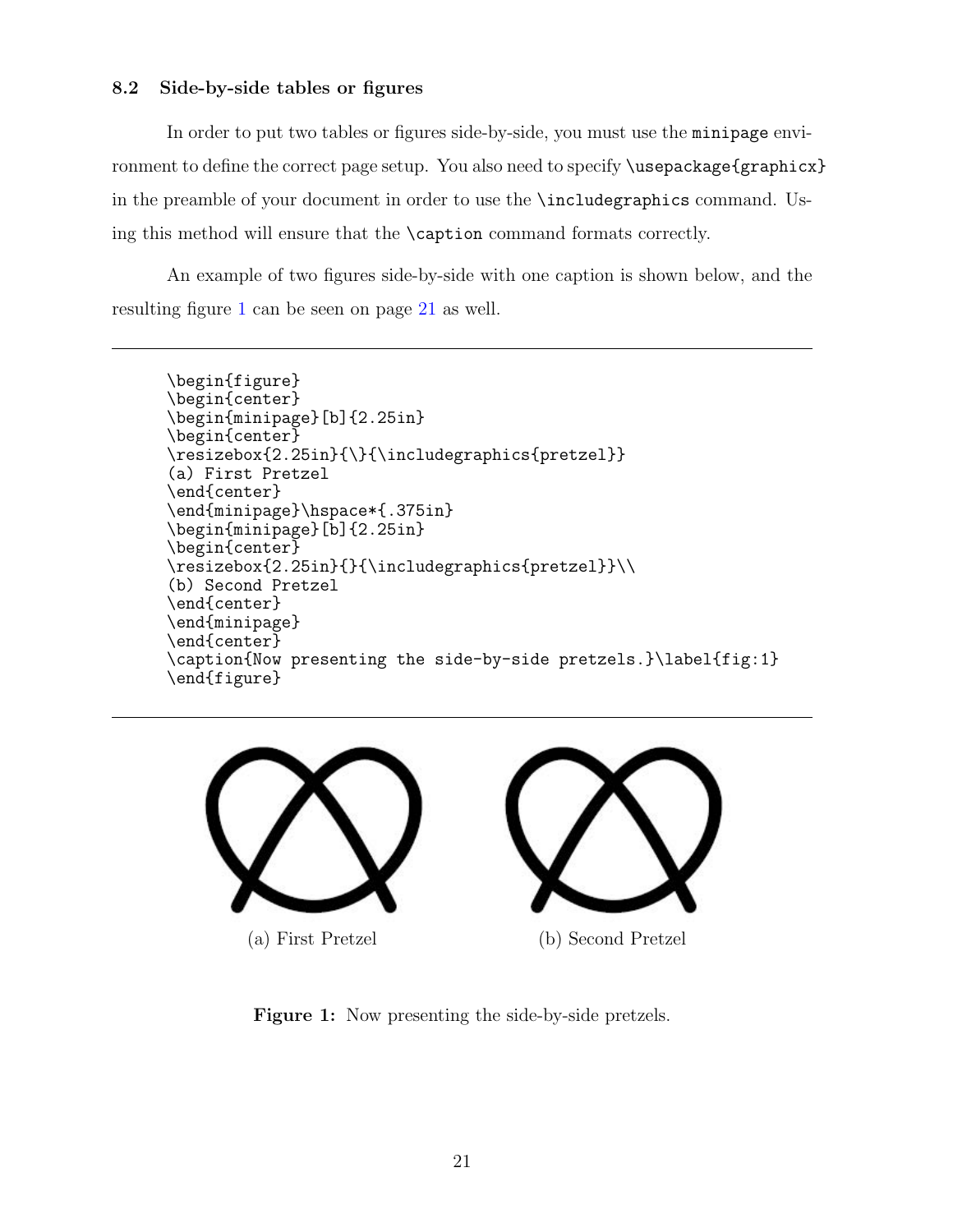#### <span id="page-21-0"></span>9 Creating and referring to cross-references

All references are created by using the  $\lambda$  abel{key} command where key is the word you use to refer to the number of the chapter, appendix, section, subsection, subsubsection, equation, figure, or table.

Once you have assigned this key, you can refer to the number (of the appropriate section, caption or equation) by using  $\ref{key}$  and to the appropriate page by using  $\text{pageref}\$  (to refer to the page number). These commands do not insert text before the numbers. This means that you must insert the word "chapter," "appendix," "section," "equation," "figure," or "table" before the **\ref** and **\pageref** commands. You should use a """ between the proper word and the **\ref** and **\pageref** with no spaces before or after the """ to prevent a line break from occurring between the proper word and the number that follows it. For examples, see the "Sectioning command" and "Tables and Figures" below.

Note: If you want to use a reference command within another command, like \chapter, \section, \caption, etc., then you must use \protect before that reference command. For example:

\begin{figure} \includegraphics{pretzel} \caption{Referencing another figure, see figure\protect\ref{fig1}} \label{fig3} \end{figure}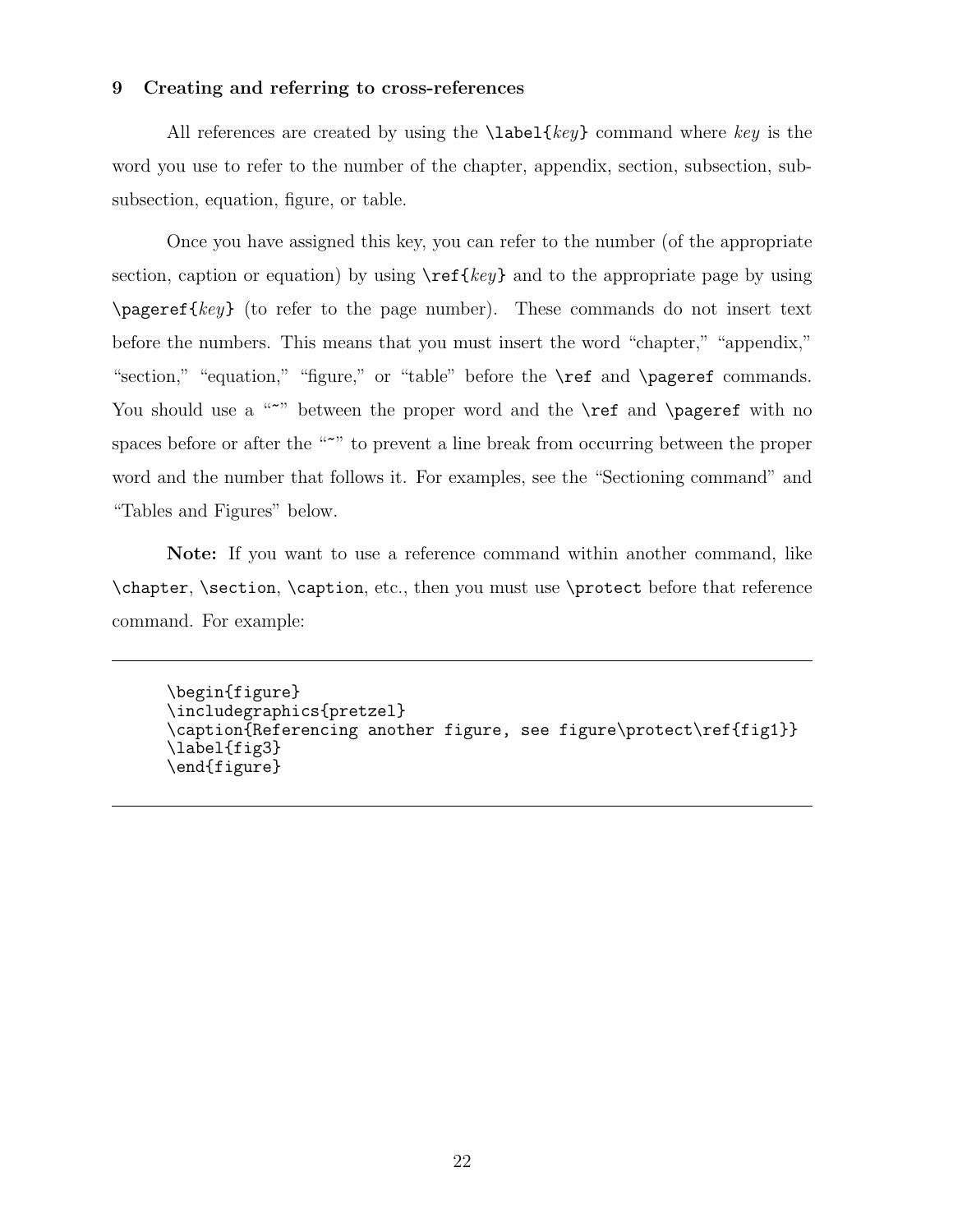#### <span id="page-22-0"></span>9.1 Sectioning commands

The next example illustrates references to a section and a subsection. References to all other sectioning commands would work in the same way.

\section{This is the first section} \label{sec1} In section one, we will present our hypothesis. \subsection{This is the first subsection} \label{ssec1} In section~\ref{sec1} on page~\pageref{sec1}, you will find the statement of our hypothesis. It is explained more fully in section~\ref{ssec1} on page~\pageref{ssec1}.

### <span id="page-22-1"></span>9.2 Tables and Figures

The **\label** command must be placed after the **\caption** command in order to label the correct number for the table or figure. Below is an example that creates two figures in one figure environment and refers to them.

What you type:

```
\begin{figure}
\begin{center}
\includegraphics[width=.75in]{pretzel}
\end{center}
\caption{A pretzel in 1950}
\label{fig1}
\begin{center}
\includegraphics[width=.75in]{pretzel}
\end{center}
\caption{A pretzel in 2011}
\label{fig2}
\end{figure}
Figure~\ref{fig1} on page~\pageref{fig1} shows the
first image of a pretzel in 1950 and figure<sup>\ref{fig2}</sup>
on page~\pageref{fig2} from 2011 with no change.
```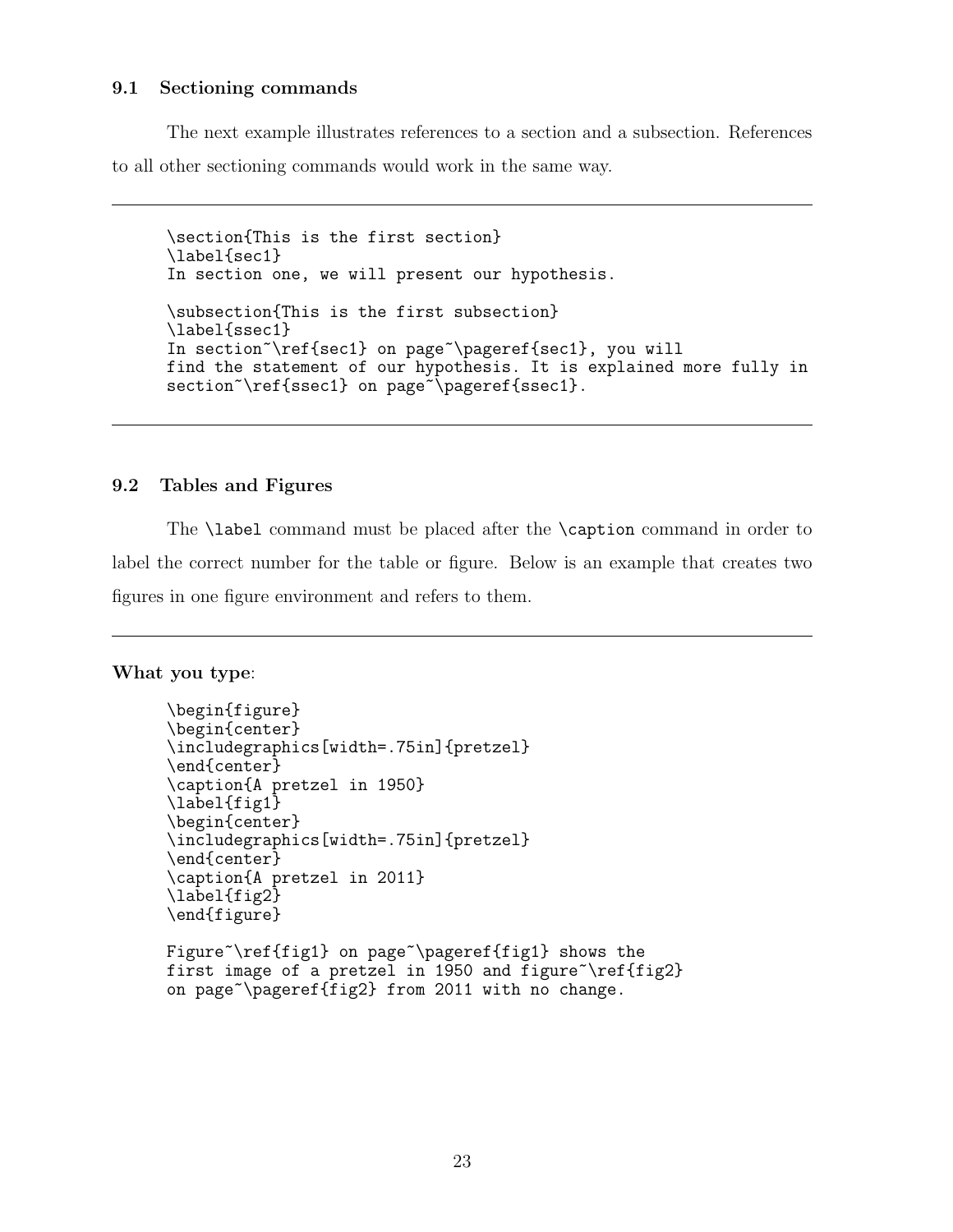<span id="page-23-0"></span>Result:



Figure 2: A pretzel in 1950

<span id="page-23-1"></span>

Figure 3: A pretzel in 2011

Figure [2](#page-23-0) on page [24](#page-23-0) shows the first image of a pretzel in 1950 and figure [3](#page-23-1) on page [24](#page-23-1) from 2011 with no change.

This example shows how to create a simple table and refer to it.

What you type:

```
\begin{table}
\caption{Table Example}\label{tab1}
\begin{center}
\begin{tabular}{c|c}\hline
\multicolumn{2}{c}{All elements}\\\hline
1$^{st}$ & 2$^{nd}$\\\hline
1 & 2 \\\backslash3 & 4\\\hline
\end{tabular}
\end{center}
\end{table}
```
Table~\ref{tab1} on page~\pageref{tab1} shows an example of where to place a table caption.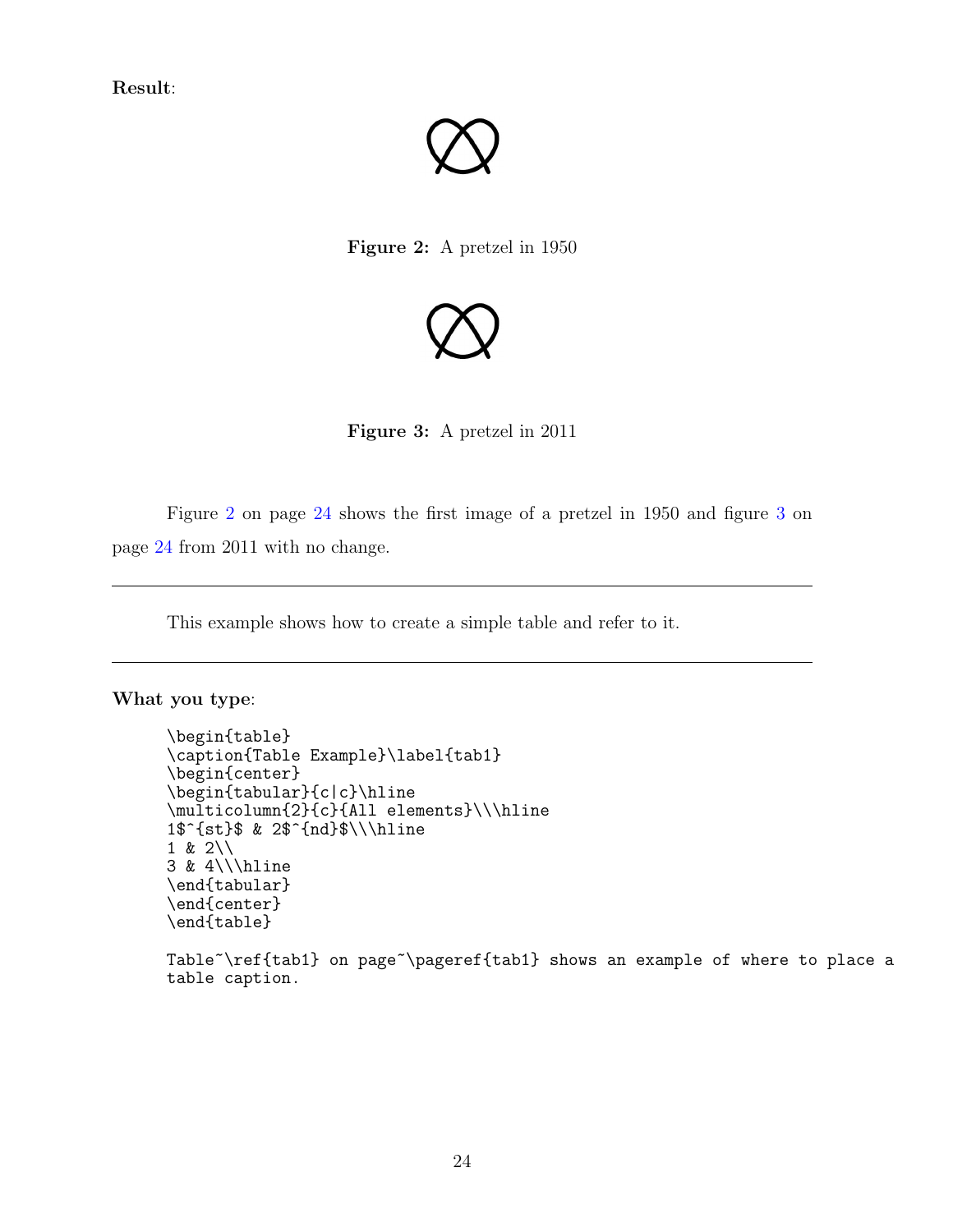# <span id="page-24-1"></span>Result:

Table 3: Table Example

|          | All elements             |
|----------|--------------------------|
| $1^{st}$ | $\overline{\gamma^{nd}}$ |
|          |                          |
|          |                          |

Table [3](#page-24-1) on page [25](#page-24-1) shows an example of where to place a table caption.

### <span id="page-24-0"></span>9.3 Equations

To refer to an equation number, you must use one of the math environments that number equations. They are

\begin{equation} formula \end{equation}

or

# \begin{eqnarray} formula \end{eqnarray}

where *formula* is the math equation that you supply. To define a label for an equation number, you must put the  $\langle key \rangle$  command on the line of the formula to which you want to refer.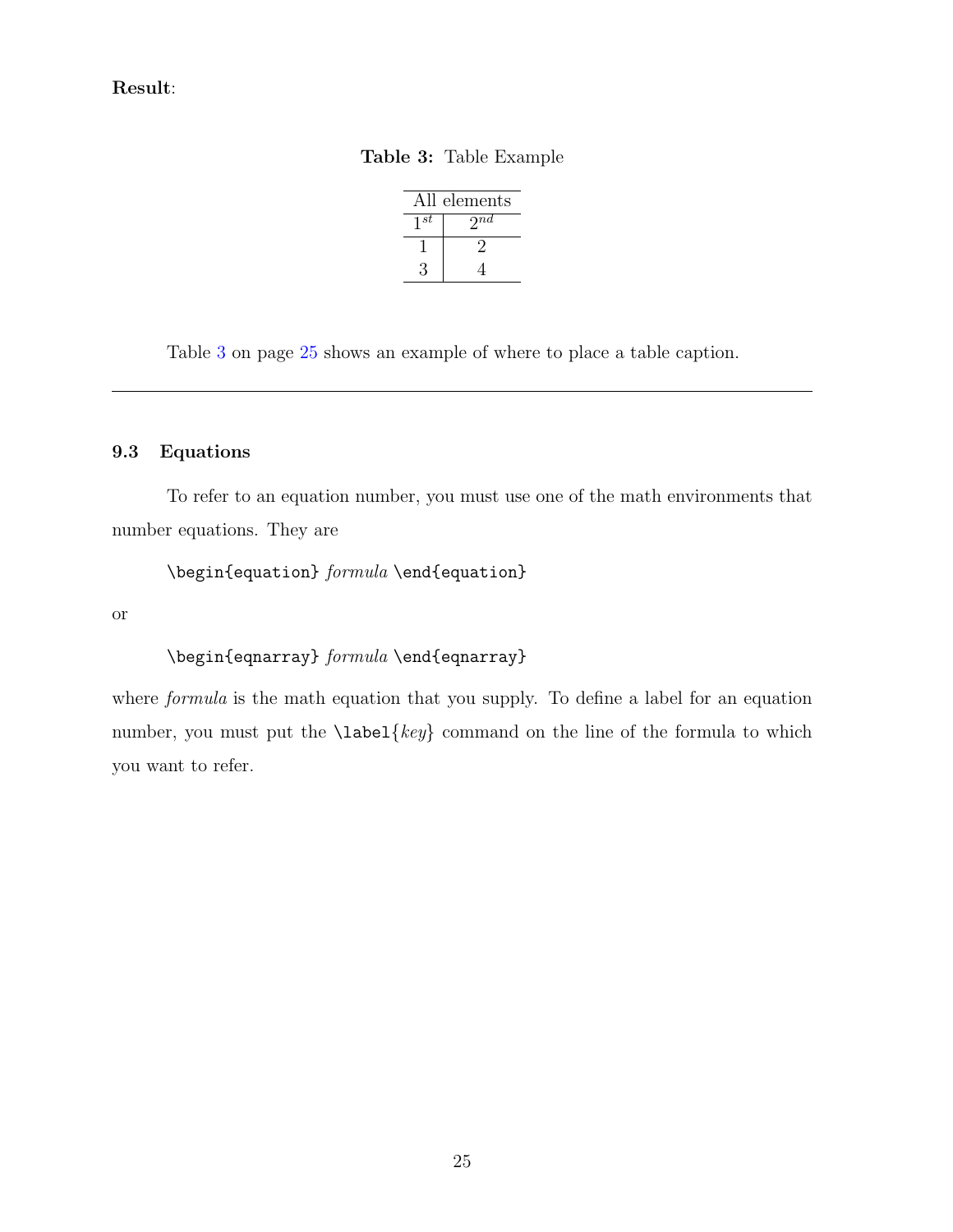The following example shows how to generate equation numbers for a single and a multilined equation.

## What you type:

```
\begin{equation}
x = \{x \over 2\} \leq \text{equal}\}\end{equation}
\begin{eqnarray}
x & = & 17y \label{equ2}\\
y \> \> 4+6+4+ \nonumber\& & e+f+g
\end{eqnarray}
```
Equation~\ref{equ1} on page~\pageref{equ1} is an example of a simple displayed equation and equation \ref{equ2} on page \pageref{equ2} is an example of a multilined equation.

Result:

<span id="page-25-0"></span>
$$
x = \frac{x}{2} \tag{1}
$$

<span id="page-25-1"></span>
$$
x = 17y
$$
  
\n
$$
y > a+b+c+d+
$$
\n(2)

$$
e + f + g \tag{3}
$$

Equation [1](#page-25-0) on page [26](#page-25-0) is an example of a simple displayed equation and equation [2](#page-25-1) on page [26](#page-25-1) is an example of a multilined equation.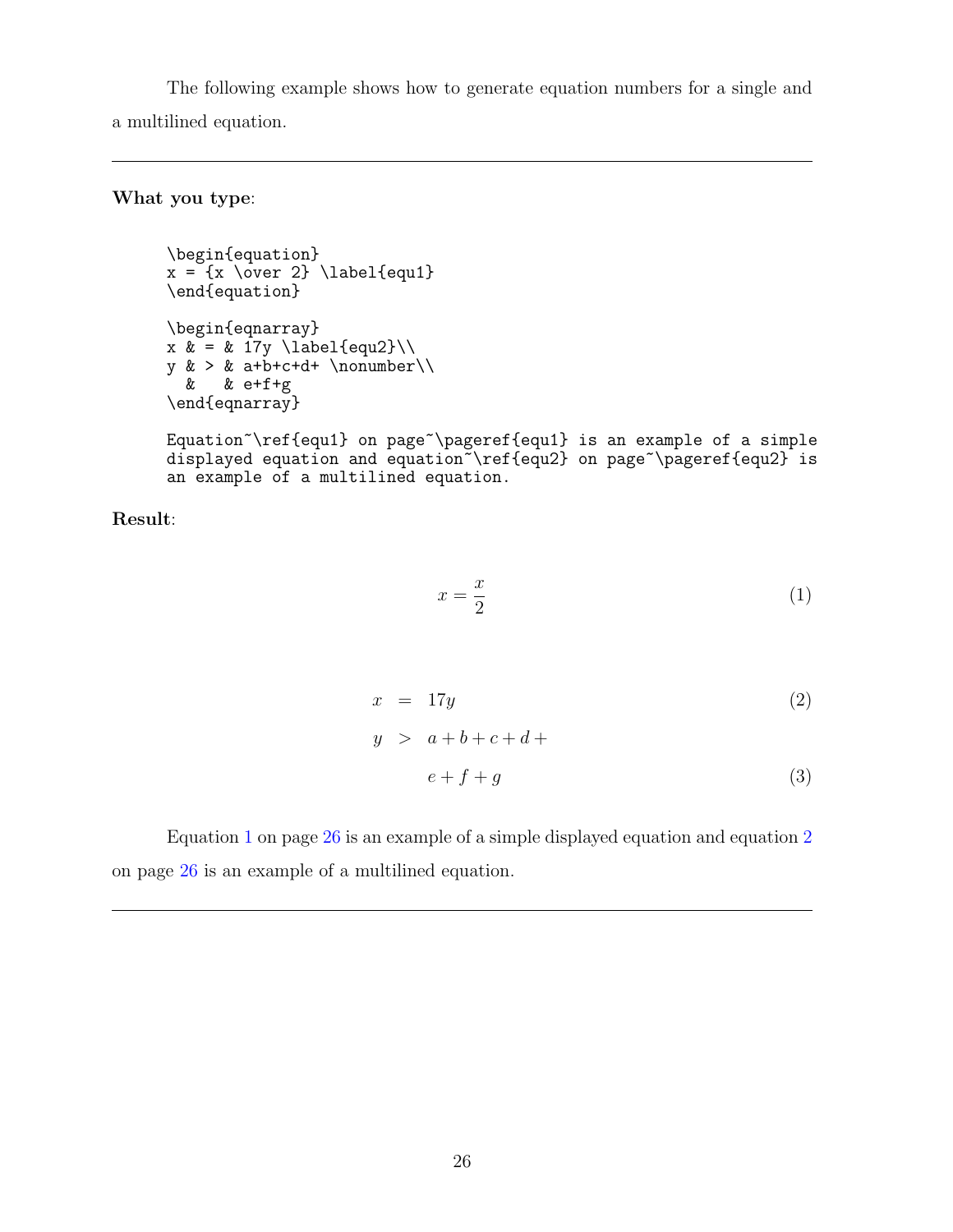#### <span id="page-26-0"></span>10 Bibliography or References

In LATEX, you can create a bibliography or list of references in two ways. You can either produce a list of sources yourself or use a separate program called BibTEX to generate a list from information you have stored in a bibliographic database.

#### <span id="page-26-1"></span>10.1 Using  $BIBTrX$

BIBT<sub>EX</sub> is a separate program from LAT<sub>EX</sub>. This program creates a **.bbl** file that will be read by LATEX to create references to sources that you cite in your document with the \cite command. The .bbl file that BibTEX creates is taken from a bibliographic database file that contains information about your sources. This database file must have the extension .bib and must follow a specific format. Once you have created the .bib file, use

#### $\big\{\hbox{hibliography}\{\hbox{file}(s)\}\$

where  $file(s)$  is the name of your **bibliography**. If you have more than one bibliographic database file, separate each file name with a comma. For example, if you have two databases—sample1.bib and sample2.bib, you would use the form \bibliography{sample1,sample2}.

After you have included your database files, you must specify a bibliography style file with the command

### \bibliographystyle{type}

where *type* can be one of four standard styles:

- **plain**–sorted alphabetically with numbered labels
- unsrt-listed in order of citing in the text; numbered labels
- alpha–sorted alphabetically with labels formed from the author's name and the year of publication
- abbry–same as plain except that first names, and names of months and journals are abbreviated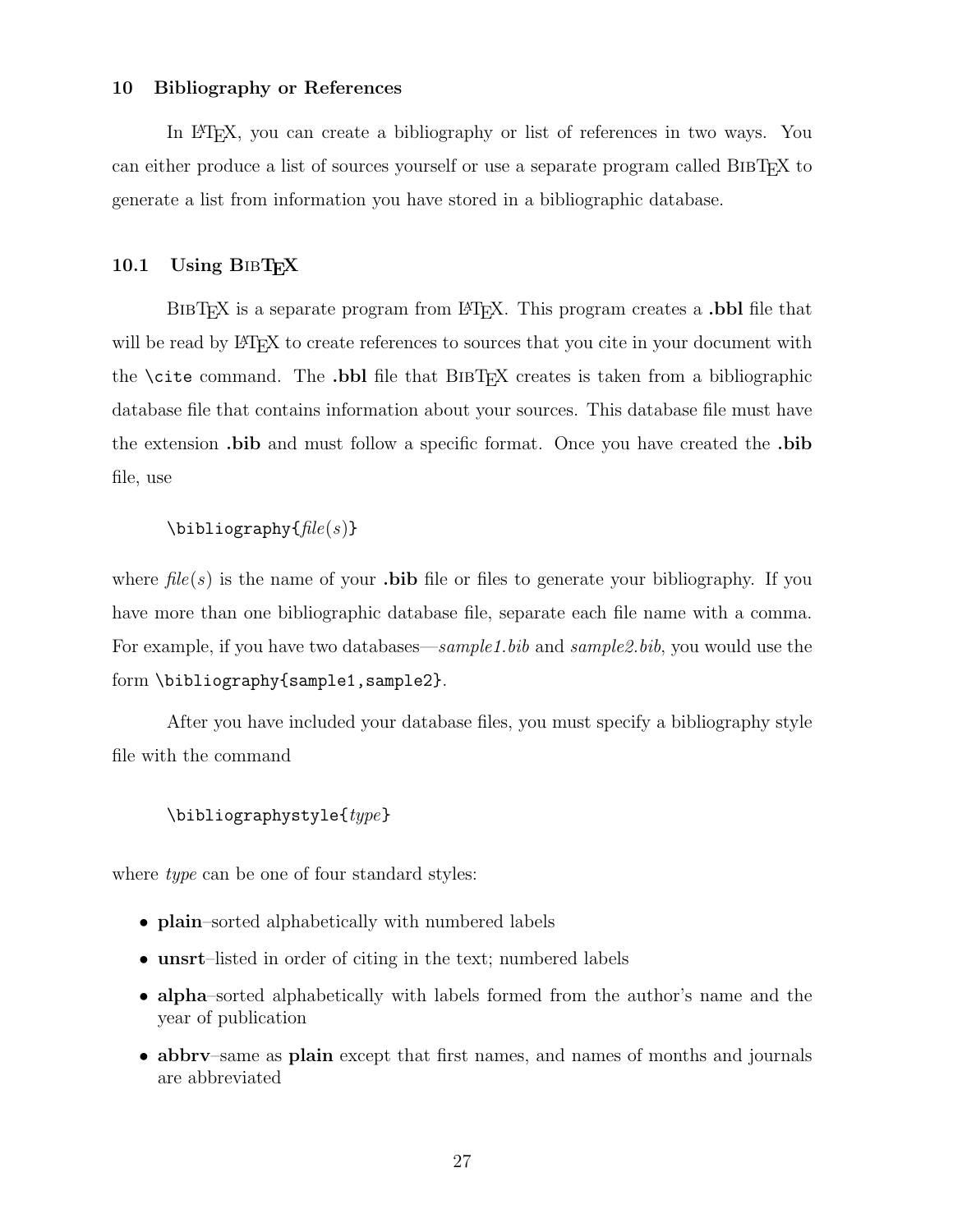A typical BibTEX example might look like this.

```
\bibliography{sample}
\bibliographystyle{plain}
```
Note: If you want to cite a reference within another macro, like \chapter, \section, \caption, etc., then you must use \protect before that cite command. In the example below, the figure source is cited in the **\caption** command.

```
\begin{figure}
\includegraphics{fig4}
\caption{Very important figure\protect\cite{Abr86}}
\label{fig4}
\end{figure}
```
There are many other BIBTEX style packages such as natbib, asgm, etc. that can be used instead of the standard styles, but keep in mind that some of the automatic formatting provided by the UDThesis class may be redefined as well. Most likely, the title of your bibliography will not be "Bibliography," you will not get an entry in the Table of Contents, and the spacing may not be correct (single-spaced items, but double-spaced between items).

The simpliest way to fix these is to redefine \bibname command to change the title of your bibliography, use the addcontentsline command, and specify \usepackage{setspace} in the preamble of your document.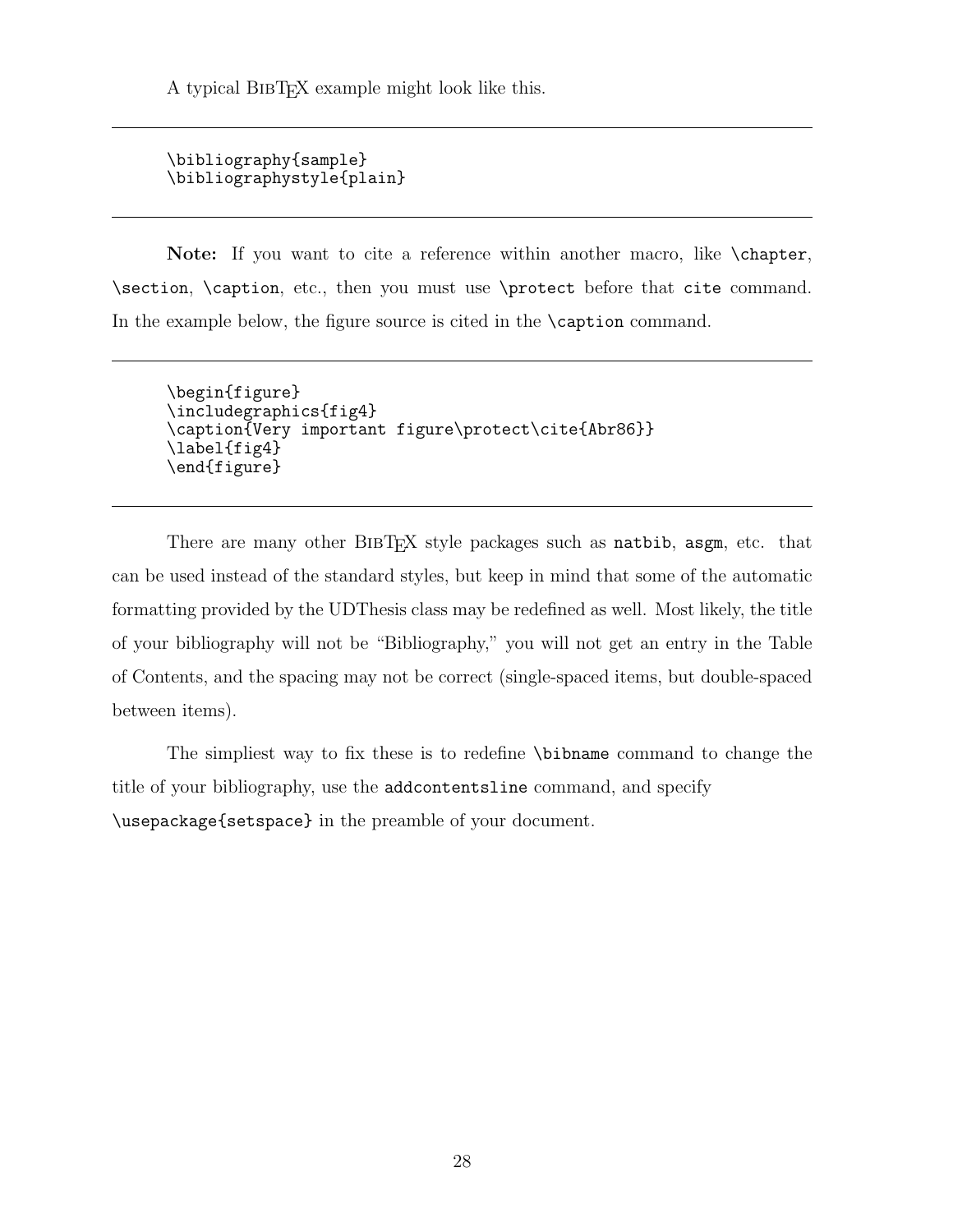Here is a simple main document file that uses BIBT<sub>EX</sub>:

```
\documentclass{udthesis}
\usepackage{natbib}
\usepackage{setspace}
\begin{document}
\include{tap}
\include{chap1}
....
\renewcommand{\bibname}{BIBLIOGRAPHY}
\phantomsection
\addcontentsline{toc}{chapter}{Bibliography}
\begin{singlespace}
\bibliography{sample}
\end{singlespace}
\bibliographystyle{agsm}
....
\include{appA}
\include{appB}
\end{document}
```
# <span id="page-28-0"></span>10.2 Creating your own list of sources

To create your own list of sources, use thebibliography environment whether you want your list of references to be called "REFERENCES" or "BIBLIOGRAPHY." Begin the environment with

\begin{thebibliography}{label width}

and end it with

\end{thebibliography}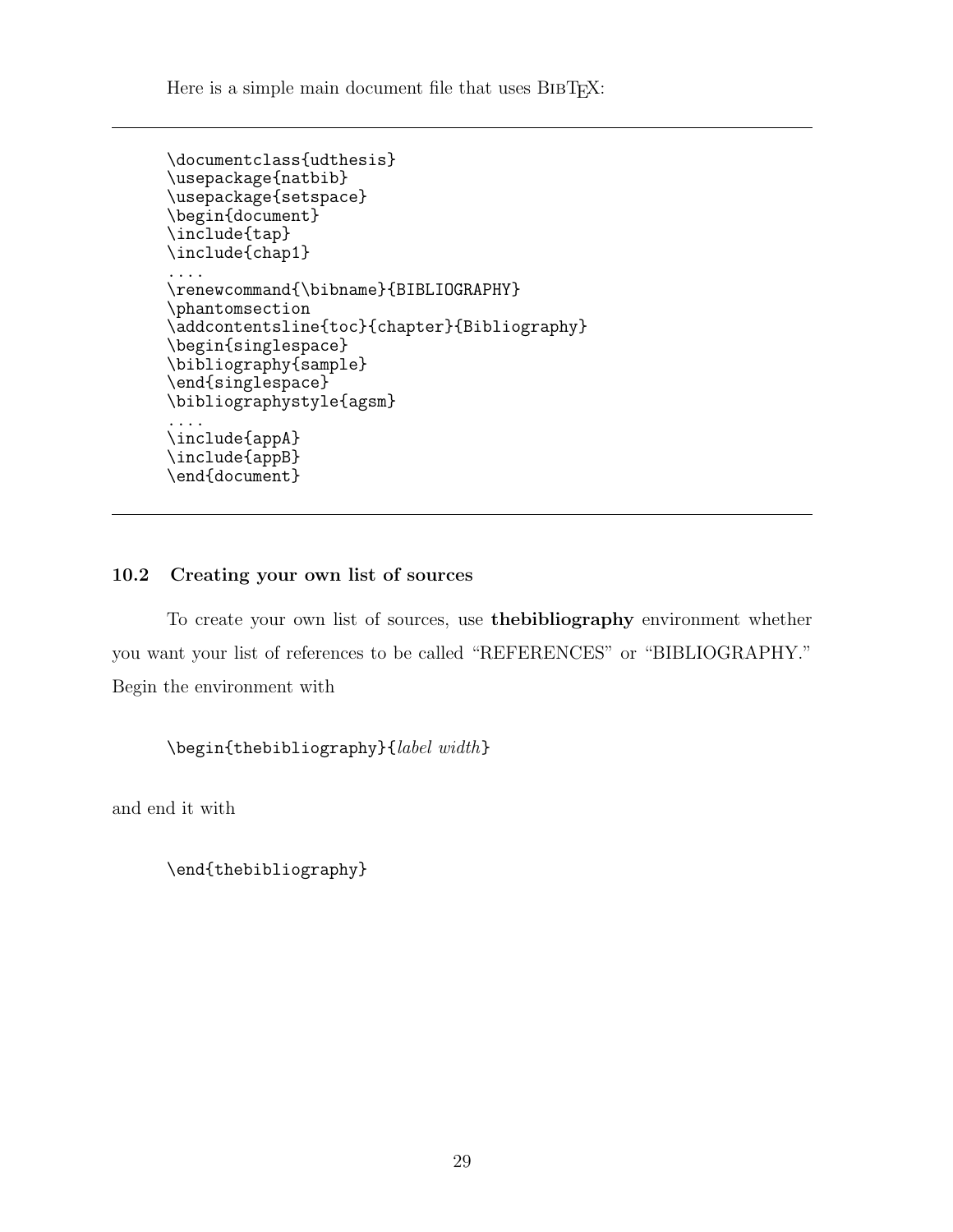The **thebibliography** environment is like the LAT<sub>EX</sub> list environments except that

- Each item begins with a \bibitem command. This command is followed by a key by which the item can be cited in the text with a \cite command.
- The thebibliography environment includes a *label width*, that is, a number or series of letters that is the same width as or slightly wider than the widest item label in your list of sources. (For example, if your list has 500 entries, you might choose "999" as your label width because "999" is as wide as all other three-digit numbers.)

The following example shows how you would create your list of sources with thebibliography environment, cite the reference, and change the title of your sources to "References" rather than "Bibliography".

```
\renewcommand{\bibname}{References}
\begin{thebibliography}{999}
\bibitem{Catt1} Cattell, R.B. 1966. ''The Screen Test for the Number of
         Factors.'' {\it Multivariate Behavior Research}, 1: 245-276.
\end{thebibliography}
See \cite{Catt1} for more information on the test.
```
### <span id="page-29-1"></span><span id="page-29-0"></span>11 Additional environments and commands

#### 11.1 Hanging indent references

Use the thereferences environment to create hanging indent references. This environment is generally used for lists of sources with no automatic citation (e.g. \cite) used in the body of the document.

#### What you type:

```
\begin{thereferences}
Leslie Lamport, \LaTeX: \textit{A Document Preparation System} (User's
Guide and Reference Manual), 1986, Addison-Wesley, Reading, Massachusetts.
Donald Knuth, \textit{The \TeX book}, 1986, Addison-Wesley, Reading,
Massachusetts.
\end{thereferences}
```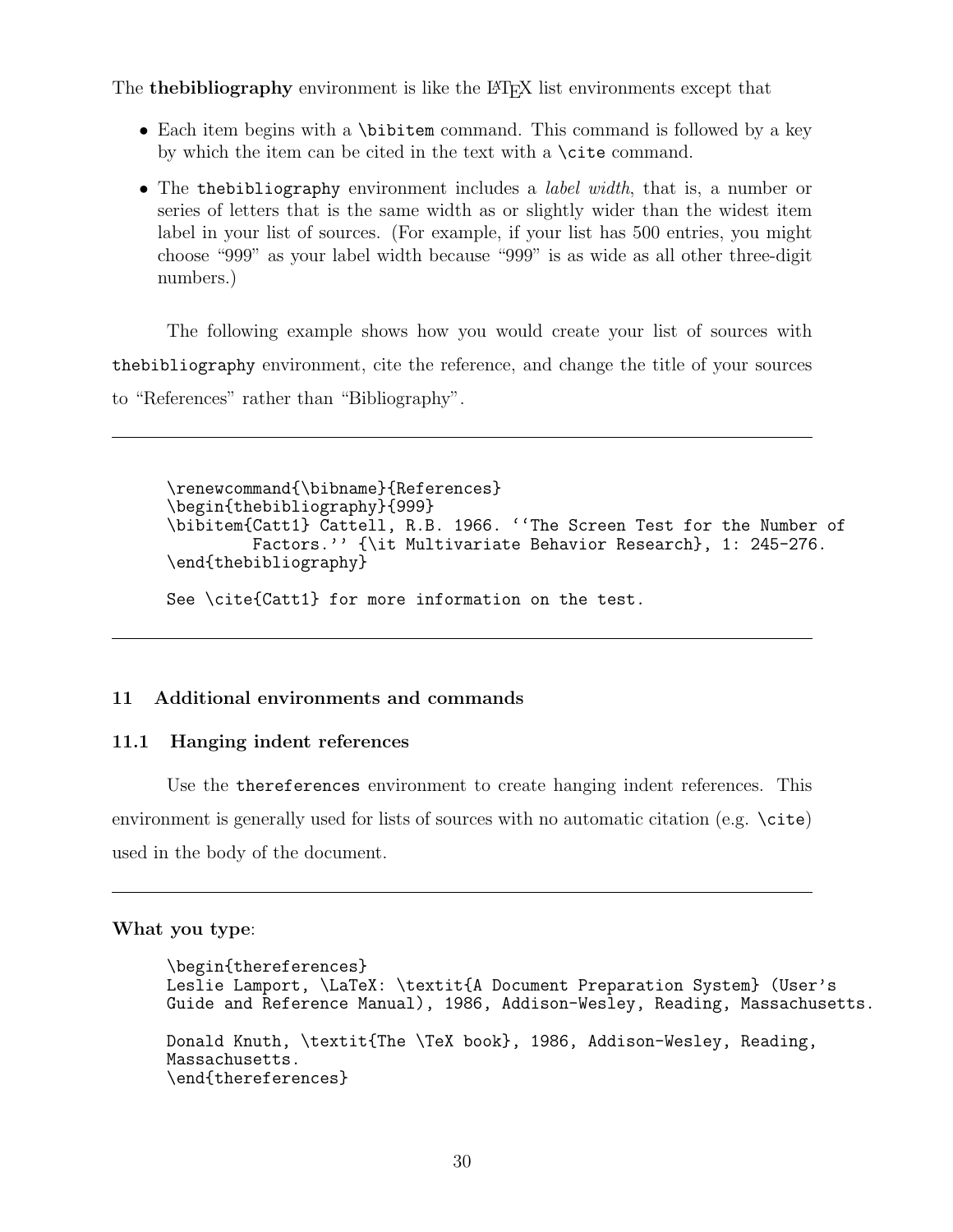## Result:

#### **REFERENCES**

Leslie Lamport, L<sup>AT</sup>EX: A *Document Preparation System* (User's Guide and Reference Manual), 1986, Addison-Wesley, Reading, Massachusetts.

Donald Knuth, The TEXbook, 1986, Addison-Wesley, Reading, Massachusetts.

This will produce the title REFERENCES; however, you can specify a different title by redefining the \bibname command before the thereferences environment.

\renewcommand{\bibname}{Bibliography} \begin{thereferences} .. \end{thereferences}

## <span id="page-30-0"></span>11.2 Caption for multipage tables and figures

Sometimes a table or figure may extend over multiple pages, and a caption must appear on each page, but the number should stay the same. UDThesis document class provides the \captioncont to be used for all addtional pages after the first \caption command. The \captioncont command will automatically keep the number the same for the table or figure and not make an entry in the list of tables or figures.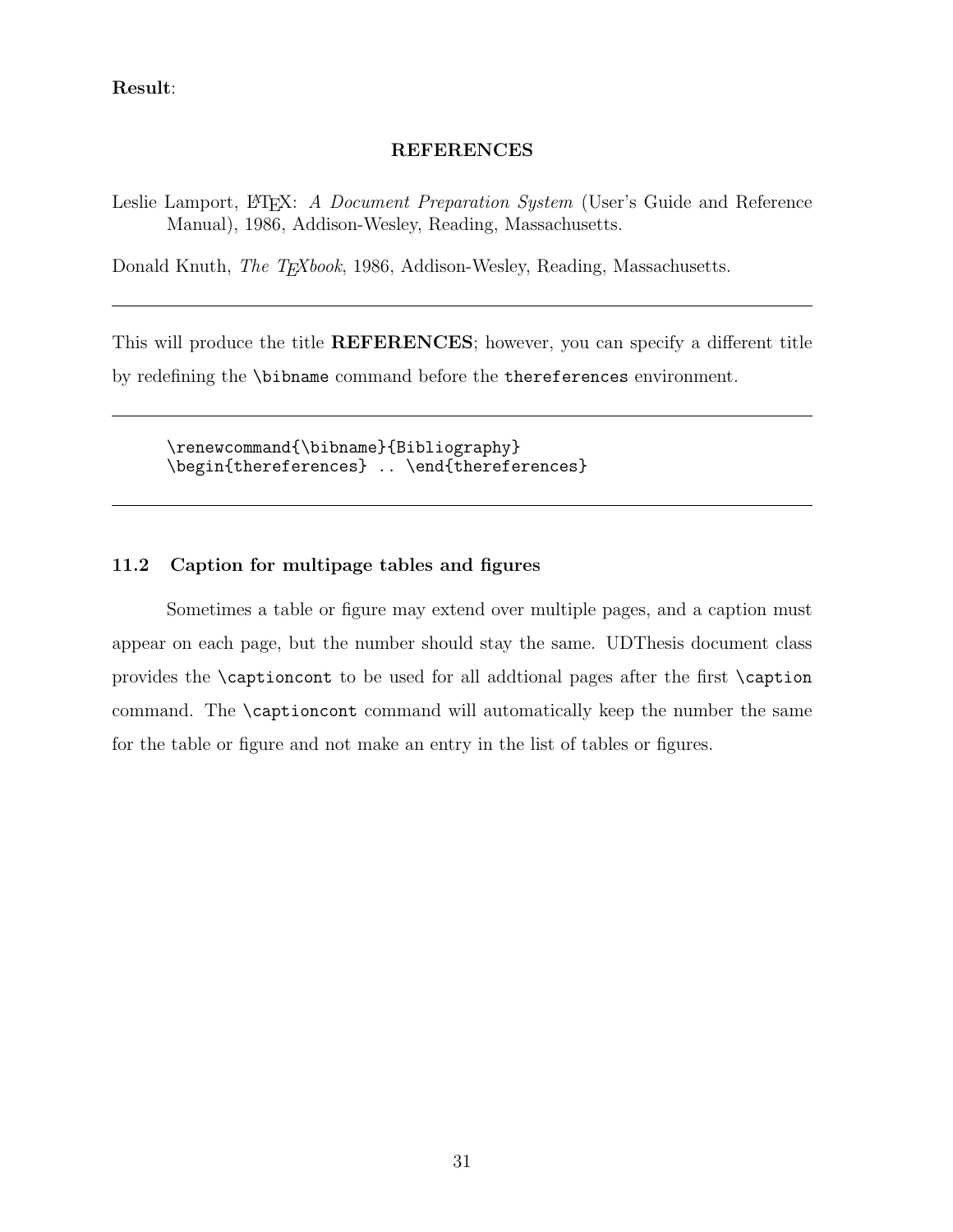What you type:

```
\begin{table}
\caption{First part of a much longer table}
\begin{center}
\begin{tabular}{c|c}\hline
\multicolumn{2}{c}{All elements in the first page}\\\hline
1$^{st}$ & 2$^{nd}$\\\hline
1 & 2\\
3 & 4\\\hline
\end{tabular}
\end{center}
\end{table}
\begin{table}
\captioncont{continued}
\begin{center}
\begin{tabular}{c|c}\hline
\multicolumn{2}{c}{All elements in the second page}\\\hline
1$^{st}$ & 2$^{nd}$\\\hline
1 & 2\\
3 & 4\\\hline
\end{tabular}
\end{center}
\end{table}
```
Result:

|          | All elements in the first page |
|----------|--------------------------------|
| $1^{st}$ | $2^{nd}$                       |
|          | ٠,                             |
| З        |                                |

### Table 1.1: First part of a much longer table

### Table 1.1: continued

|          | All elements in the second page |
|----------|---------------------------------|
| $1^{st}$ | $2^{nd}$                        |
|          |                                 |
| 3        |                                 |